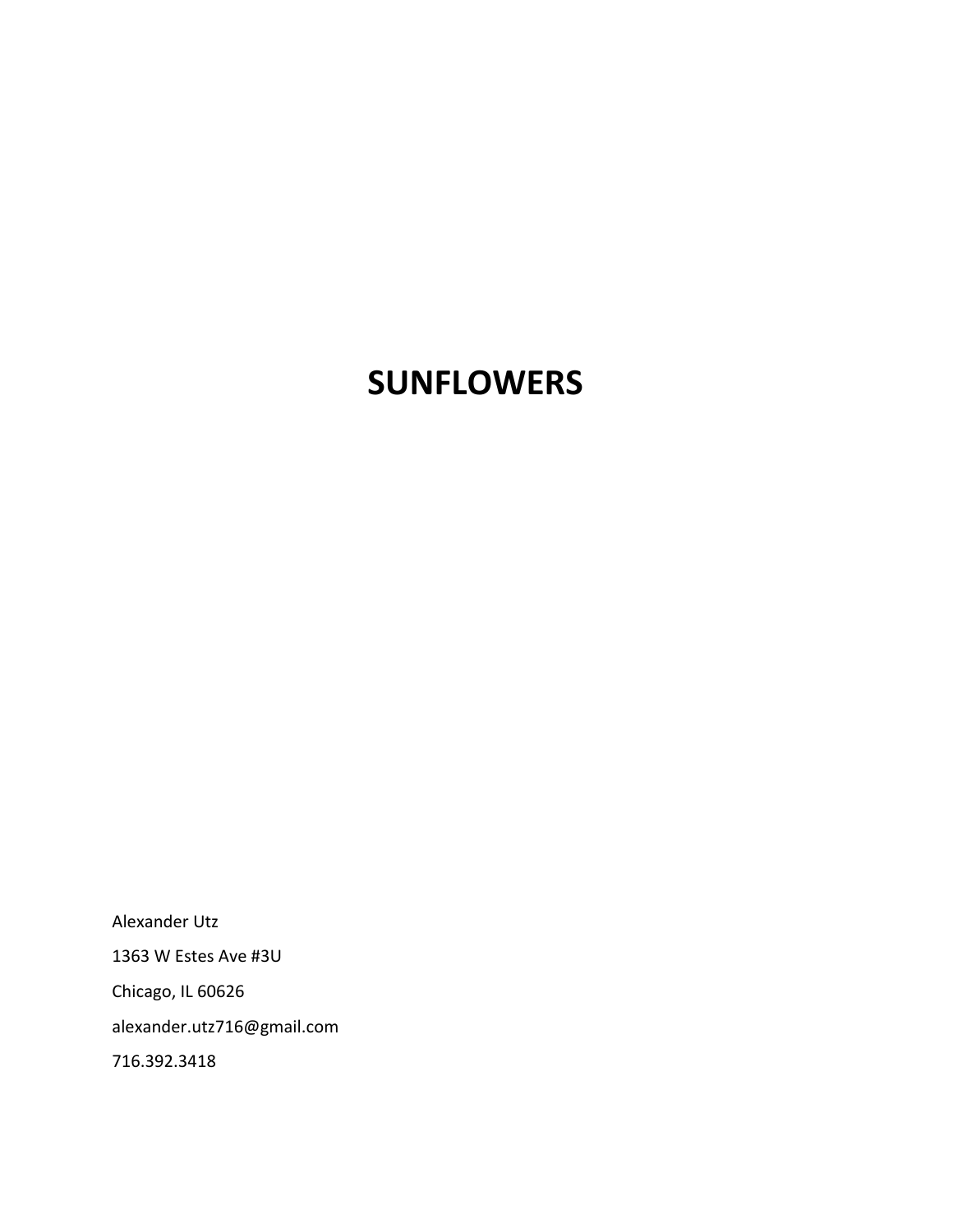## Synopsis

Sunflowers is a play about the nine weeks Vincent van Gogh and Paul Gauguin spent together in the south of France, culminating in the moment van Gogh cuts off his own ear. Their friendship and rivalry is chronicled through scenes of painting, discussing art, and Arlesian life, as well as their letters to Theo van Gogh.

As Gauguin is beginning his ascent to recognition in the Parisian art circle, he is paralleled by Vincent beginning his descent into madness. This descent is brought on by the voices of four victims of Jack the Ripper, who speak to each other and comment on the action of the play, slipping unconsciously into moments where they speak uncontrollably to Vincent.

These four women serve as the voices in Vincent°s head, the townspeople of Arles, and the spirit of the Yellow House in which the artists stay. The voices of these four women bring the audience into the world which Gauguin and van Gogh inhabited, and give us insight into the common ground between the violence and vulnerability in creating art.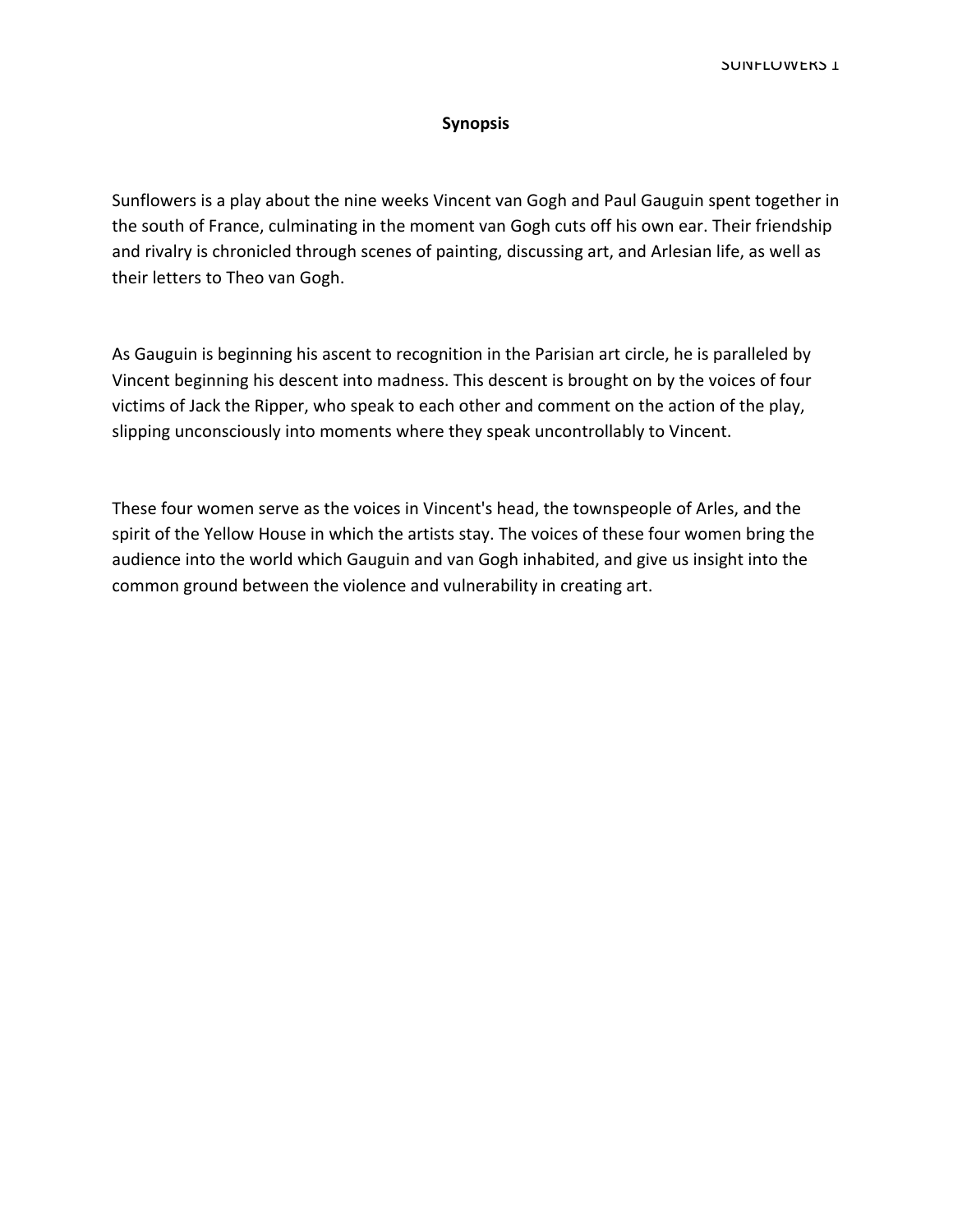Lights up on an empty stage. Four sections of walls of the Yellow House in Arles appear in the space. Upstage right, a gap between the two upstage walls leads to the kitchen. The stage right wall has one window. A gap between the stage left walls is a door leading outside. The four voices, Catherine, Liz, Mary, and Annie, appear from behind the walls. They carry canvases, Daumier prints, a table, and one or two chairs to set up the stage. Vincent enters with a newspaper. As he reads, we hear Mary's voice.

**MARY** 

Dear Boss,

I keep on hearing the police have caught me but they won't fix me just yet. I have laughed when they look so clever and talk about being on the right track. I am down on whores and I shan't quit ripping them till I do get buckled. Grand work the last job was. I gave the lady no time to squeal. How can they catch me now. I love my work and want to start again. You will soon hear of me with my funny little games. I saved some of the proper red stuff in a ginger beer bottle over the last job to write with but it went thick like glue and I can't use it. Red ink is fit enough I hope ha ha. The next job I do I shall clip the lady's ear off and send to the police officers just for jolly, wouldn°t you? Keep this letter back till I do a bit more work, then give it out straight. My knife°s so nice and sharp I want to get to work right away if I get a chance. Good Luck. Yours truly,

Jack the Ripper.

Vincent puts the paper down and, disgusted, leaves the room. The girls watch him go.

| <b>CATHERINE</b> |  |  |
|------------------|--|--|
|------------------|--|--|

There are two men inside every artist.

|                             | LIZ              |
|-----------------------------|------------------|
| Ew.                         |                  |
|                             | <b>MARY</b>      |
| Not like that, Liz.         |                  |
|                             | <b>ANNIE</b>     |
| The poet and the craftsman. |                  |
|                             | <b>CATHERINE</b> |
| One is born a poet.         |                  |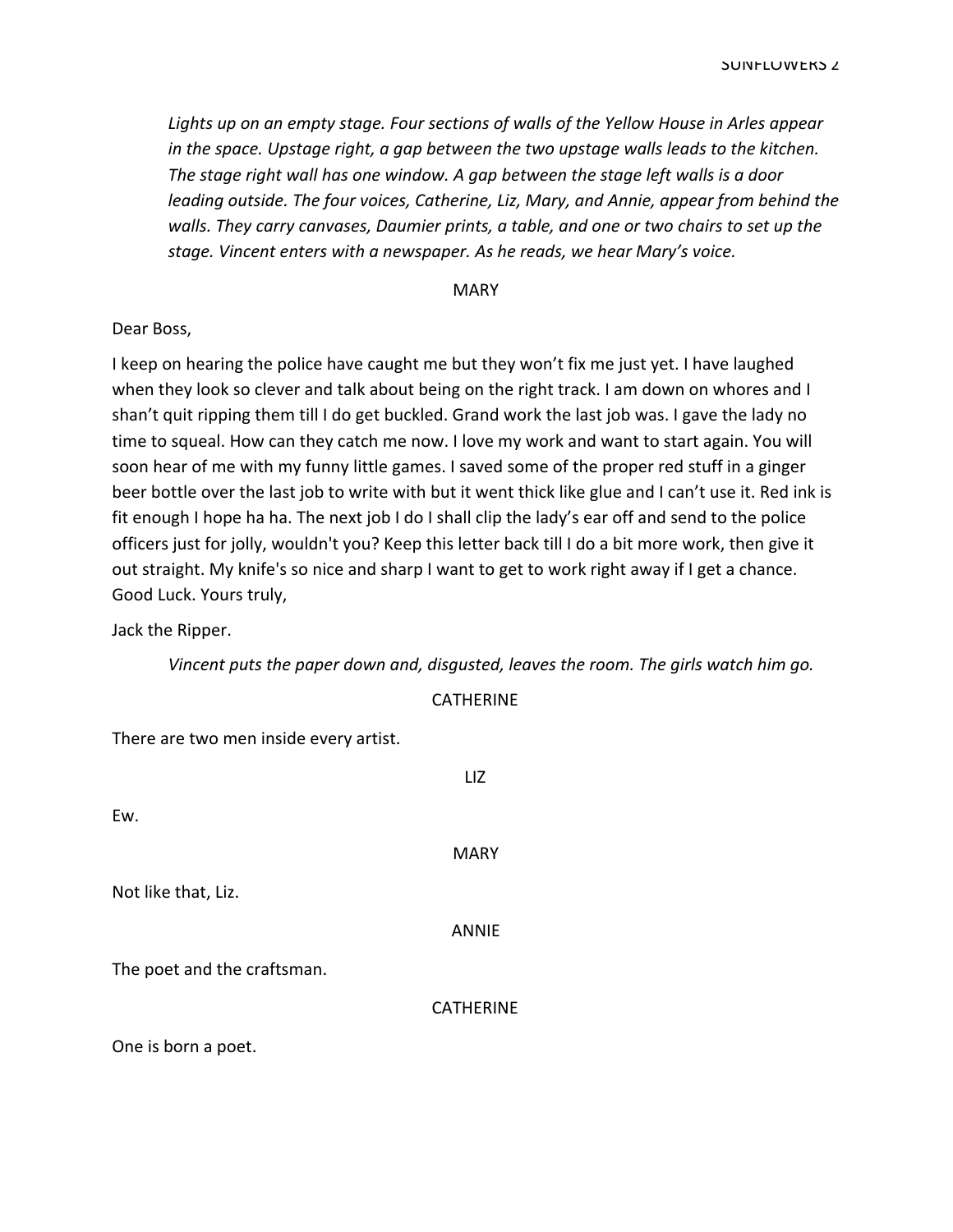| <b>MARY</b>                                                                   |  |
|-------------------------------------------------------------------------------|--|
| One becomes the craftsman.                                                    |  |
| <b>ANNIE</b>                                                                  |  |
| I would rather die of passion than of boredom.                                |  |
| LIZ                                                                           |  |
| Who wouldn't?                                                                 |  |
| MARY ("seriously?")                                                           |  |
| Stop?                                                                         |  |
| LIZ                                                                           |  |
| Sin ought to be something exquisite, my dear.                                 |  |
| <b>ANNIE</b>                                                                  |  |
| Good one.                                                                     |  |
| LIZ                                                                           |  |
| Thanks.                                                                       |  |
| <b>MARY</b>                                                                   |  |
| Inability, human incapacity, is the only boundary to art.                     |  |
| <b>ANNIE</b>                                                                  |  |
| Blow the candle out.                                                          |  |
| <b>CATHERINE</b>                                                              |  |
| I don't need to see what my thoughts look like.                               |  |
| LIZ                                                                           |  |
| Everything is only a dream.                                                   |  |
| <b>MARY</b>                                                                   |  |
| Sometimes you have a sorrow that is so great it leaves no room for any other. |  |
| <b>ANNIE</b>                                                                  |  |

The conclusion does not belong to the artist.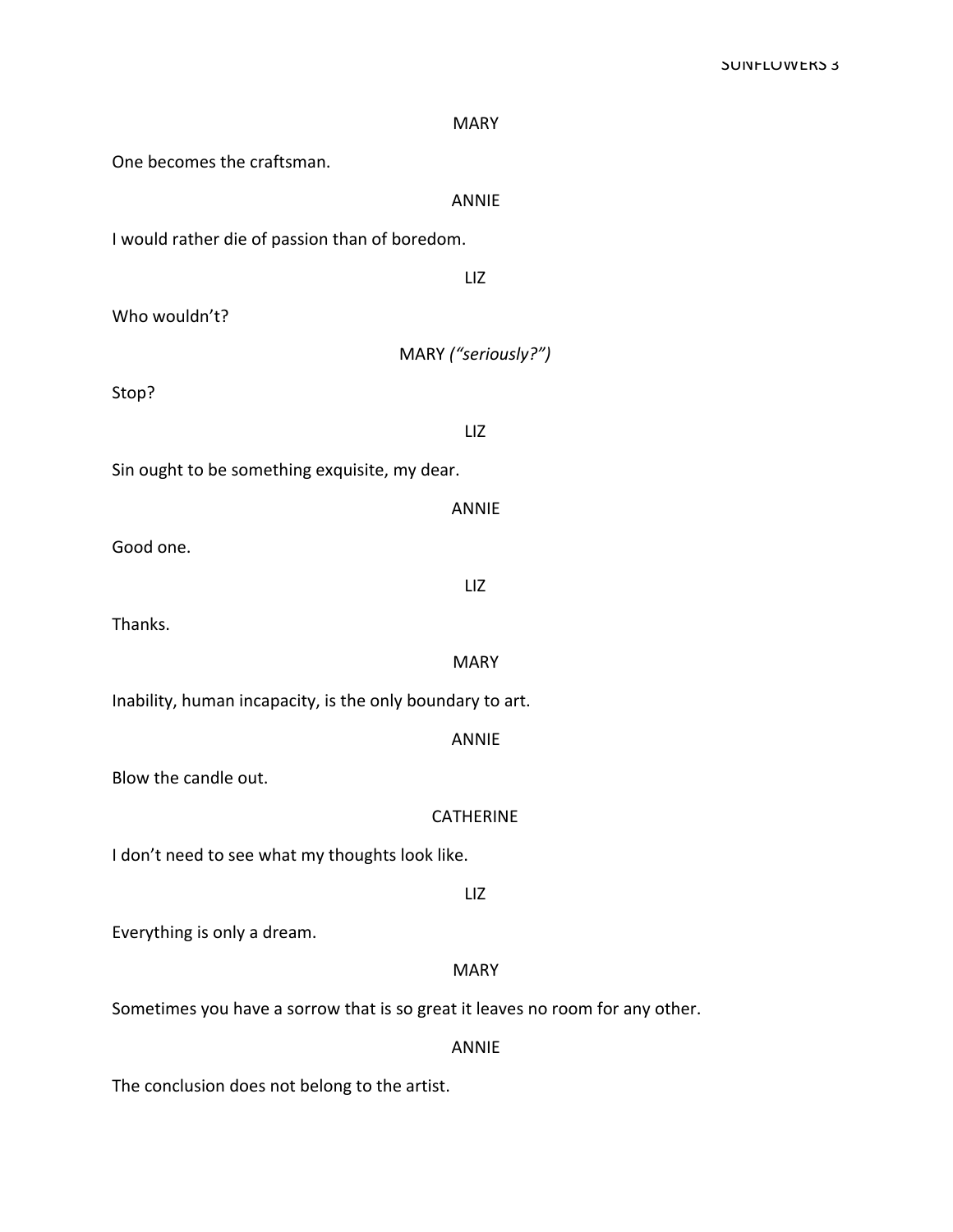Beat. They look around the room.

Look at this. Poor Vincent.

LIZ

Literally.

## CATHERINE

What?

## LIZ (gesturing around the room)

Literally, poor. He doesn't have anything.

They laugh.

## **CATHERINE**

I think that's kind of the point.

LIZ

How can he have so little and still be so messy?

ANNIE

Have you ever met an artist before?

MARY

**CATHERINE** 

**MARY** 

LIZ

Where do you think he went?

He'll be back.

How do you know?

He always does, doesn't he?

MARY

Not always.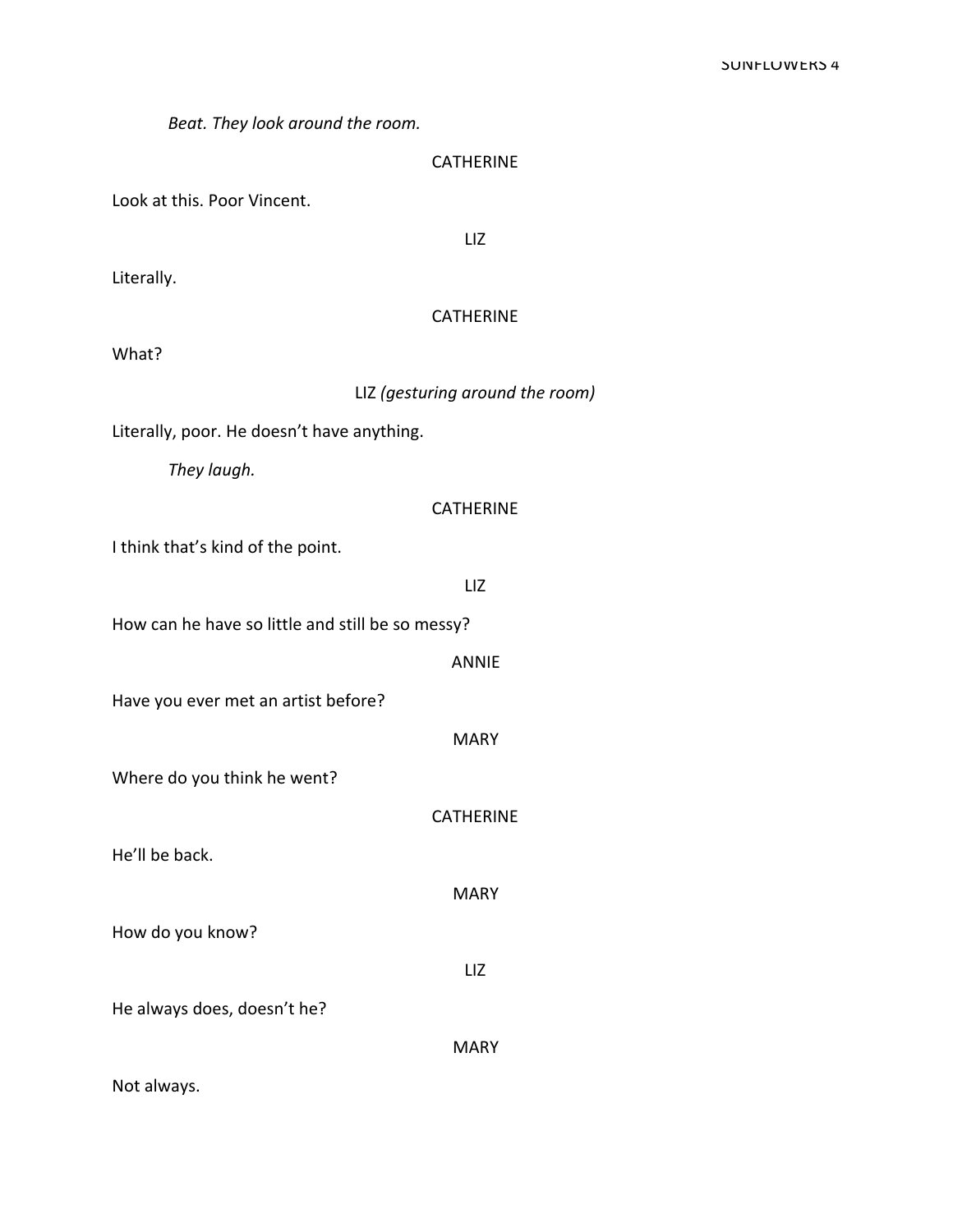#### **ANNIF**

Shut up Mary, you think you know everything.

**MARY** 

You shut up, I hear him at the door.

LIZ (jumping on Mary)

Uh oh, be quiet!

**MARY** 

## Get off of me!

They disappear in the middle of the room, making themselves invisible without hiding outright. Vincent enters the house with a chair in each hand; these are the two he paints later that belong to himself and Gauguin. He is dressed in simple country clothes, and wears a straw hat. It is clear he can't see the girls.

LIZ (mock spooky)

Vincent.

**CATHERINE** 

Stop it.

**MARY** 

He'll hear you.

LIZ (laughing)

That's the point.

Vincent takes off his hat after setting the chairs down, then gets a sheet of paper from the studio table, and begins to write. He does not write throughout this speech, however; the convention of the letter is accepted and he moves to address the audience as Theo.

**VINCENT** 

October 23, 1888.

It's October 23 already?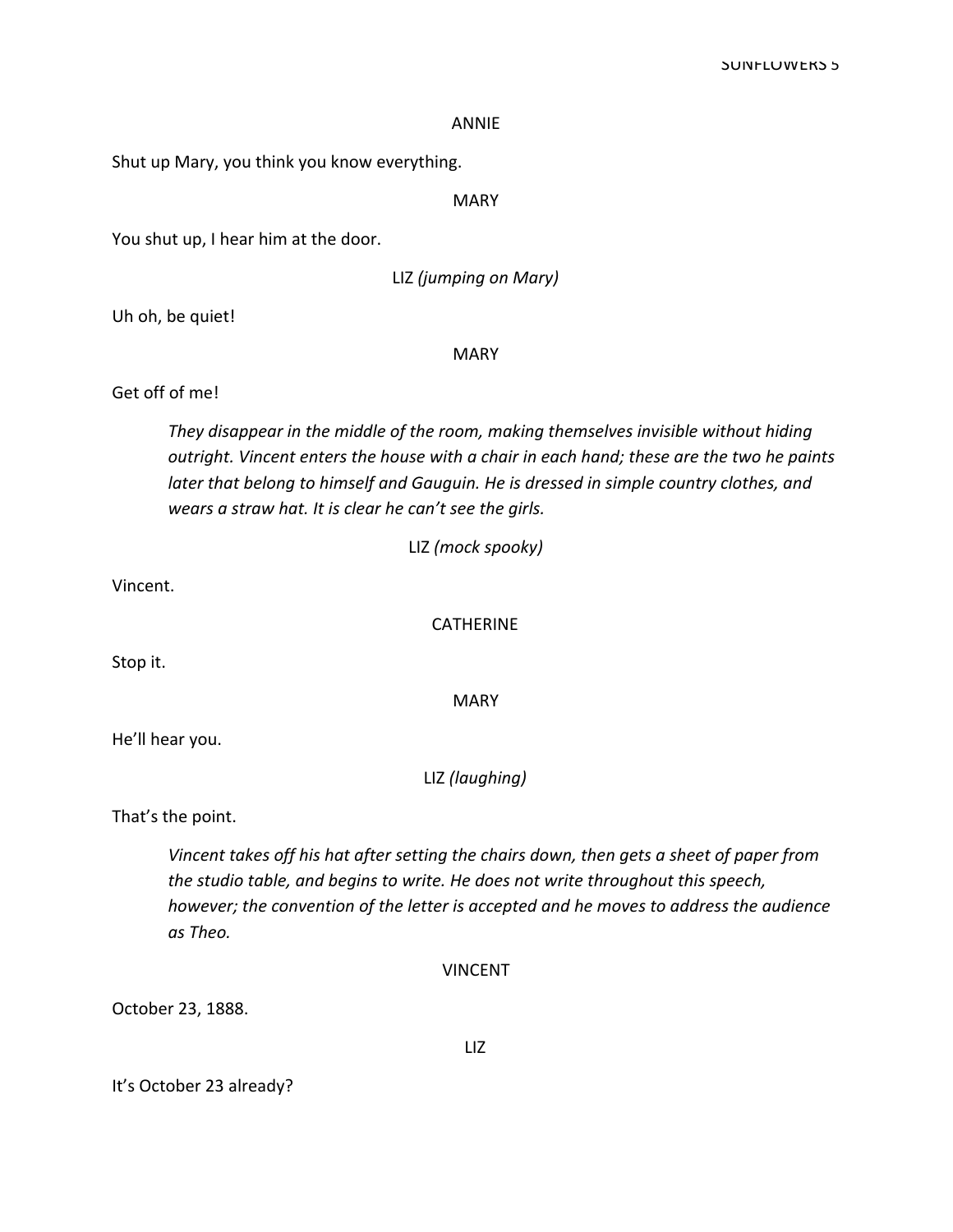#### SUNFLUWERS 6

#### **MARY**

Shh, don't talk over him.

#### VINCENT

Dear Theo,

Thank you for sending the 300 francs. The furnishing of the house is going well. Just today I have bought two chairs to place in the studio. They are a rough, rustic type—perfect for the sensibility of an artist's work.

## ANNIE (snorts)

"The sensibility of an artist's work."

#### VINCENT

I also have bought a few things for making a little coffee and soup here at the house-it is becoming too expensive to continue eating at the restaurants in town. I have done a still life of the new purchases: a blue enameled iron coffee pot, a royal blue cup and saucer, a milk jug with cobalt and white checks, a blue jug decorated with green, brown, and pink flowers and leaves. What a mistake Parisians make in not having a palate for crude things! It is the duty of the artist, then to bring the beauty of the ordinary to those who cannot see it, no? And besides that, I can only begin to tell you how extraordinarily happy painting makes me feel.

But, to the point: Gauguin is due to arrive today!

Catherine, Mary, and Annie gasp.

|                                       | l 17         |
|---------------------------------------|--------------|
| Who?                                  |              |
|                                       | MARY         |
| You know, the artist? Paul Gauguin?   |              |
|                                       | <b>ANNIF</b> |
| You don't know him? He's dreamy.      |              |
|                                       | LIZ          |
| Is that even an adjective people use? |              |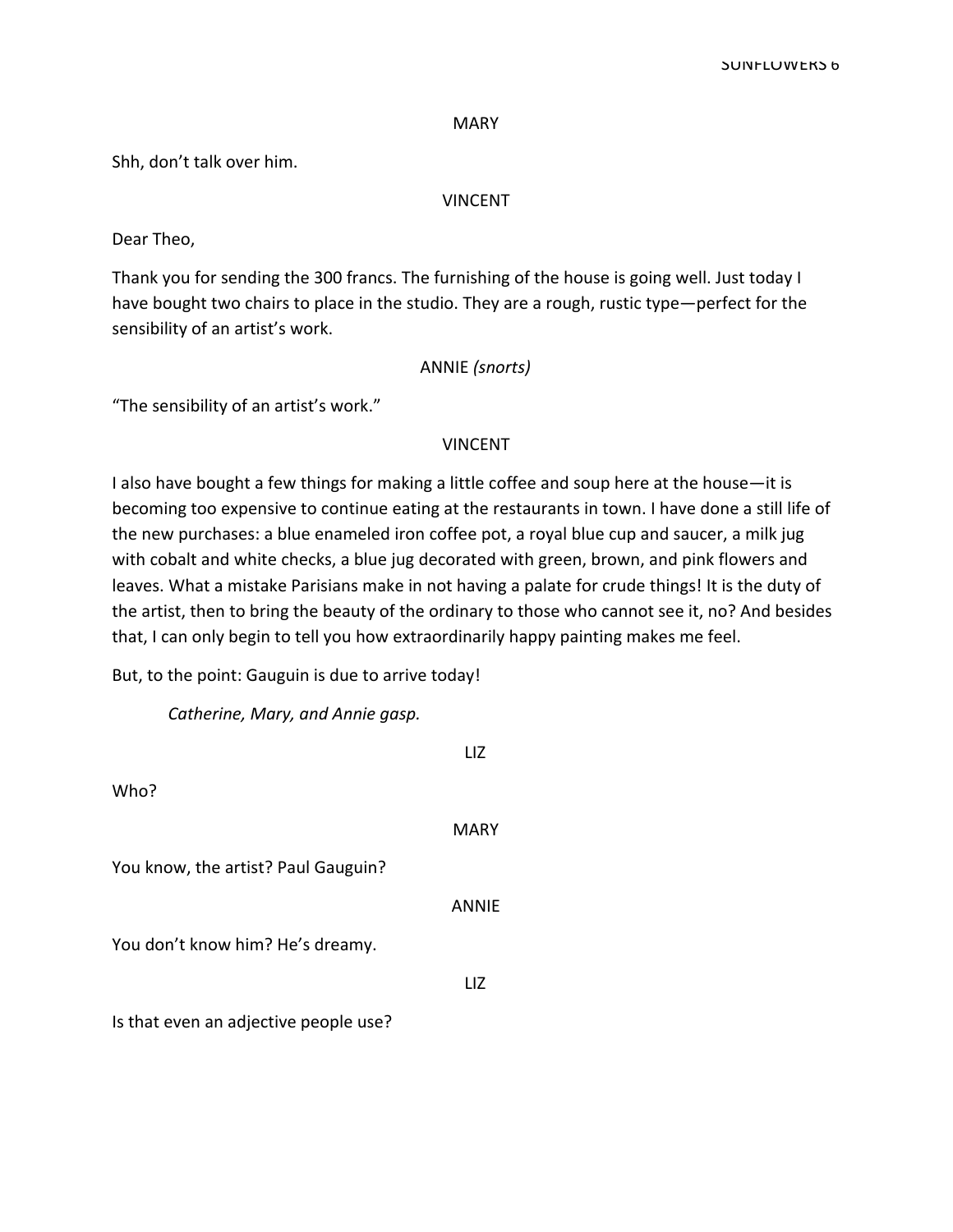#### ANNIE

About Gauguin, yes.

## MARY

He does those paintings up north in Brittany. Vincent's been obsessing over them. Just listen to him.

## VINCENT

You and I both know too well how anxiously I have been awaiting this moment. I have begun to get the house in order, and with the new furnishings it is well on its way to becoming a haven for art. All that is left is to hang a number of my humble works in Gauguin's room, and for that honor I have saved only the best. Our correspondence has been a wonderful resource to me, and I impatiently await his presence in person. Perhaps once everything is settled here, you could come from Paris to visit? Until then, a handshake.

Ever yours,

Vincent.

Vincent moves around, and hangs paintings around the room with great care: sunflowers, a couple landscapes of Arles, etc. Then, a knock at the door. Vincent rushes to answer it, and opens it to Gauguin. The girls expand the house's walls in a rush, and circle around him. Gauguin is dark and energetic, sporting a red beret and the clothes of a Breton sailor, carrying a suitcase, an easel, and two fencing epees. Vincent is thrilled.

|  |  |  | VINCENT |
|--|--|--|---------|
|--|--|--|---------|

Gauguin!

Vincent goes and shakes Gauguin's hand.

ANNIE

He's cute.

MARY

Shorter than I expected.

LIZ

As if you'd tower over him.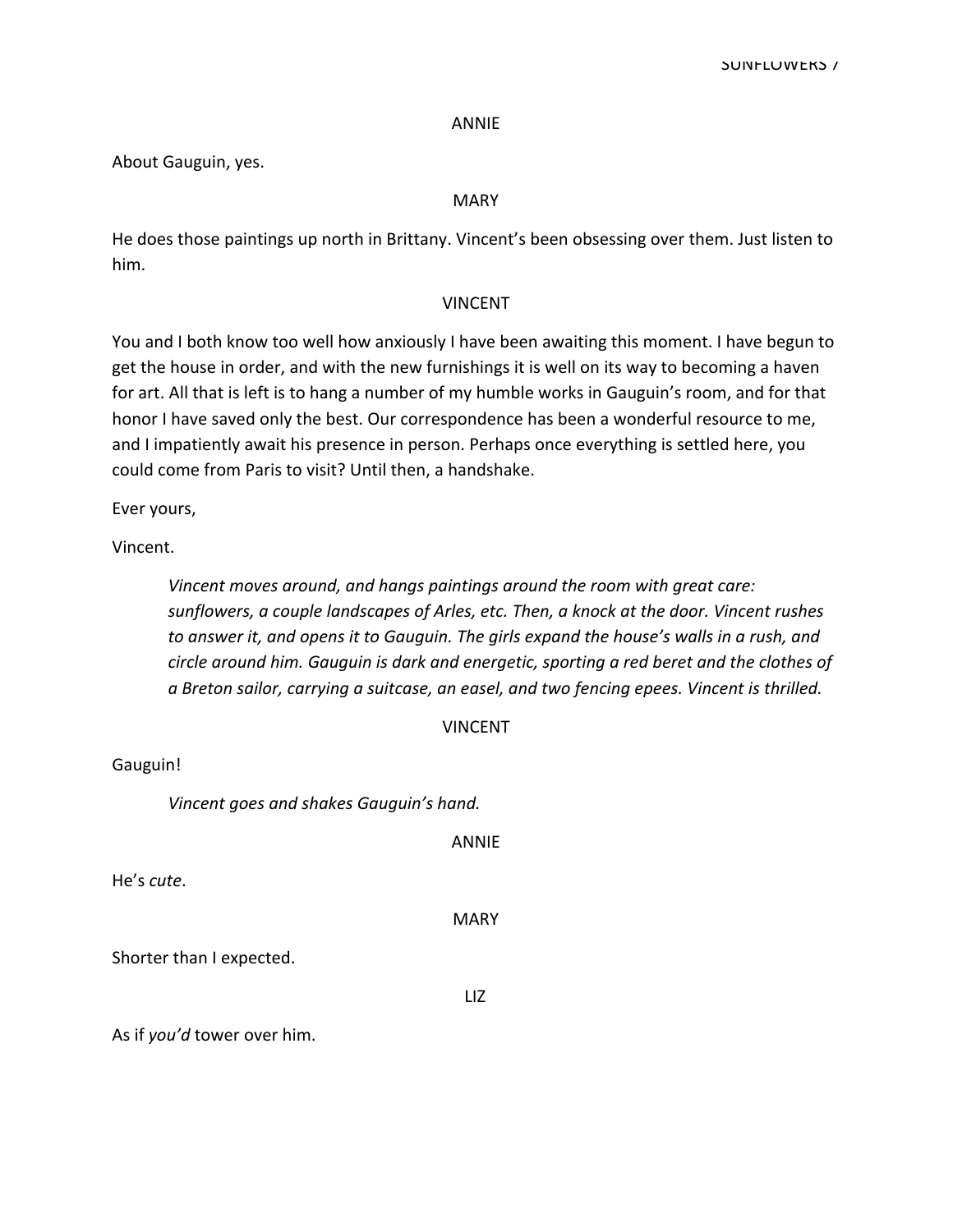#### **CATHERINE**

Look at how excited Vincent is.

## VINCENT

You've made it! How was the trip? Not too long, I hope? Here, let me help you.

He takes Gauguin's bag.

#### **GAUGUIN**

Longer than I would have liked.

## VINCENT

Let me show you to your room.

Gauguin goes into the studio and sets down his easel. The girls move one of the upstage walls to create the space of Gauguin's bedroom, downstage right.

I gave you the bigger room.

| GAUGUIN (from the studio) |  |  |  |  |
|---------------------------|--|--|--|--|
|---------------------------|--|--|--|--|

This is the studio, then?

VINCENT (from Gauguin's room)

Yes.

**GAUGUIN** 

The colony for artists?

VINCENT

Yes.

GAUGUIN (quiet)

In fucking Arles.

ANNIE

He's so tormented.

**CATHERINE** 

He's a prick.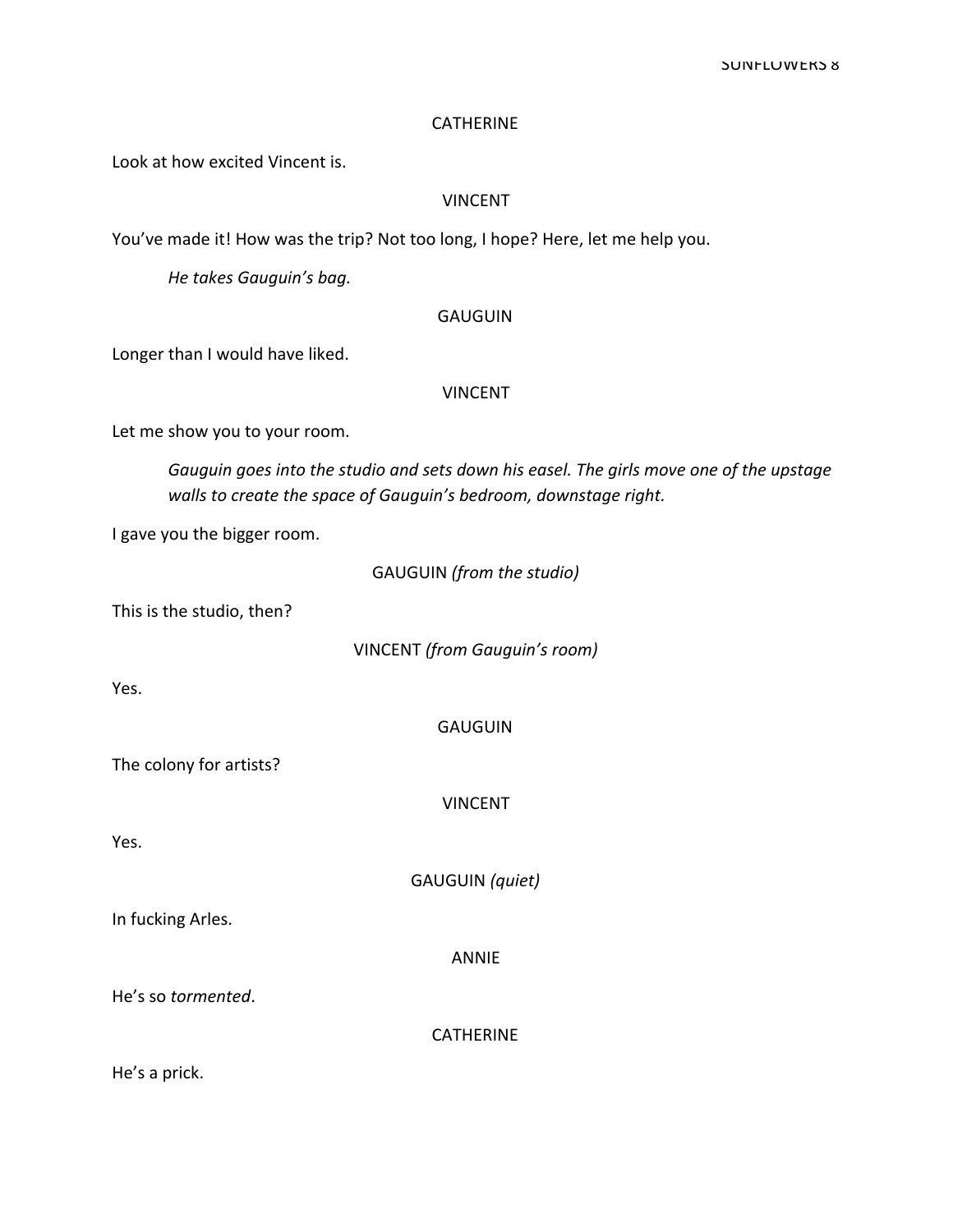You're a prick.

## **CATHERINE**

Good one.

## VINCENT

Come see your room.

Gauguin goes to where Vincent is, and Vincent gestures around.

#### GAUGUIN

Thank you.

Gauguin goes into his room and sets his epees against the wall.

#### VINCENT

You brought swords.

## GAUGUIN

They're fencing epees.

Annie pretends to swoon and Liz giggles. Catherine hits her.

## VINCENT

Do you intend to use them?

GAUGUIN

It's a sport. It's like painting.

VINCENT

Are they sharp?

GAUGUIN

Only the tips.

VINCENT

I see.

Gauguin goes to the window.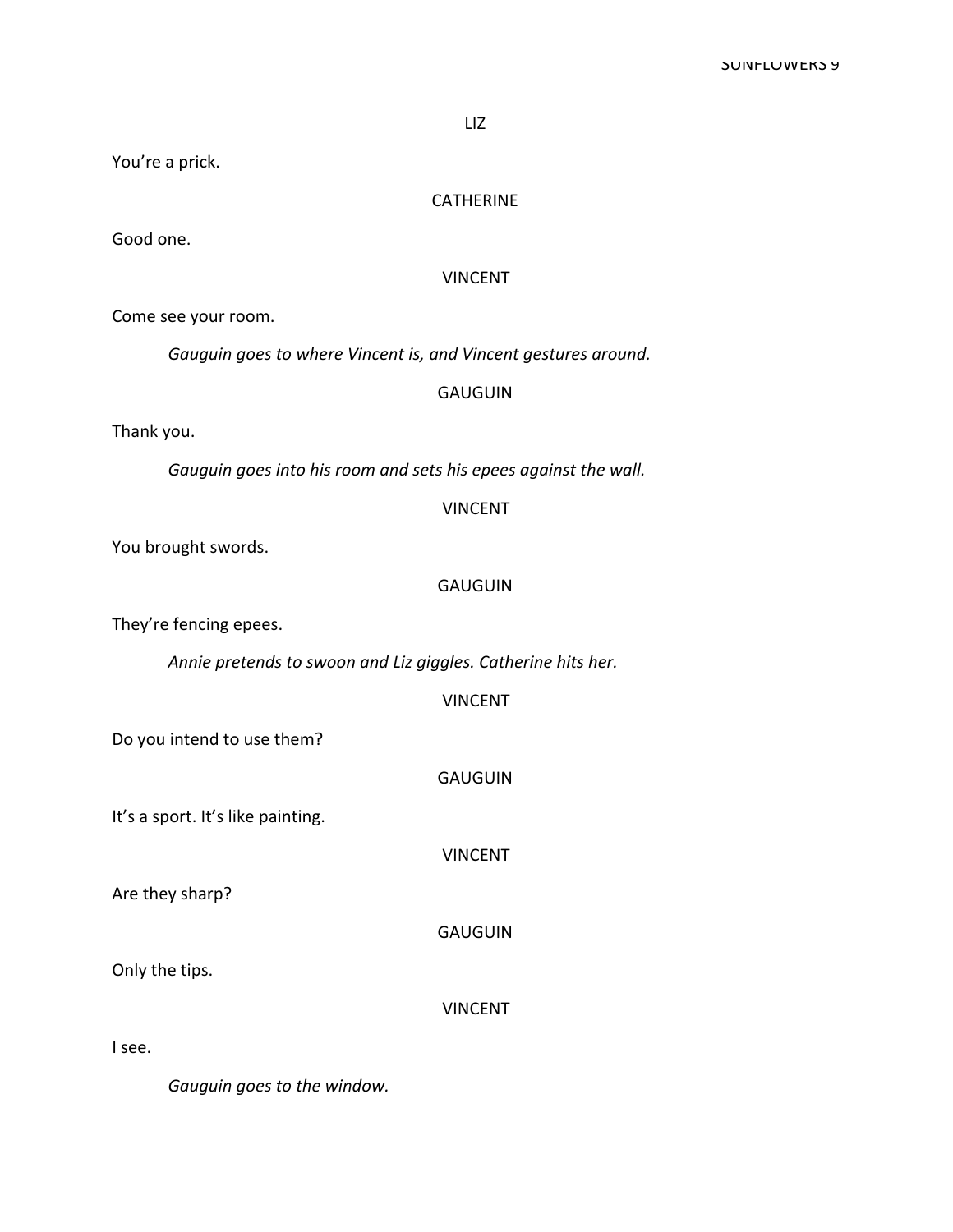What a view.

#### VINCENT

I thought so. Wait until you see it in the sun.

## **GAUGUIN**

I'm sure.

He examines the paintings.

I see you've been busy.

VINCENT

I have.

#### **GAUGUIN**

These are lovely. They illuminate the entire room.

VINCENT

Thank you.

## GAUGUIN

And these sunflowers. That picture - it's - it's the flower exactly. It's captured the essence.

## VINCENT

Thank you.

#### GAUGUIN (beginning to leave the room)

Well, I'll have more time to admire later. I have to tell you what happened to me today.

VINCENT

What?

## **GAUGUIN**

I had just gotten off the train and was heading here when I decided to stop at the all-night café down the street-you know it?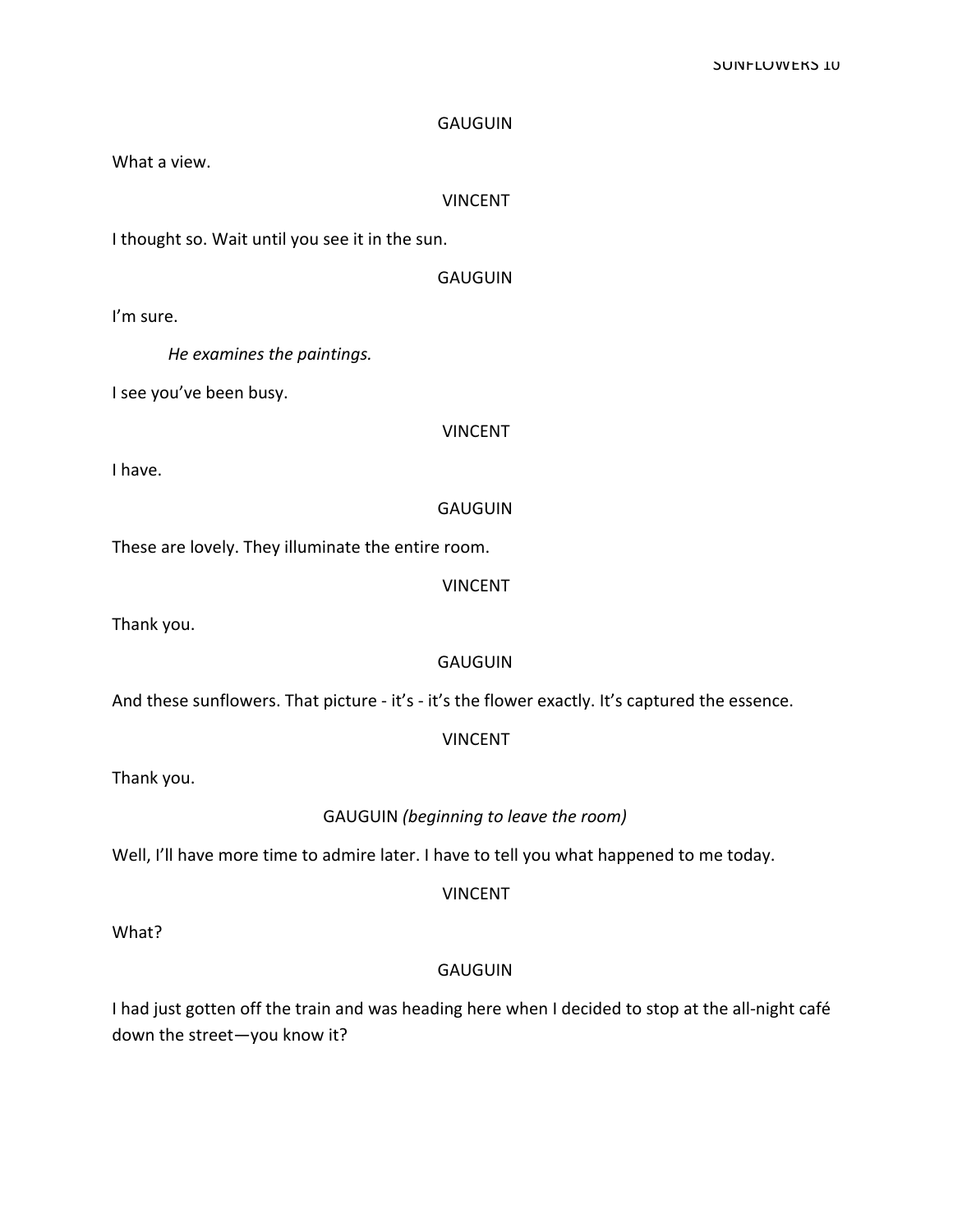#### VINCENT

Yes.

#### **GAUGUIN**

I was in need of a drink and a clear head—the rattling of the train still echoing in my skull. I order, and I'm sitting there waiting for a number of minutes when I realize the owner's giving me this funny look. Every time I look over at him his eyes are squinted at me, almost shut, and his mouth is hanging open like an ape. Finally he brings the drink over, slaps me on the shoulder, and says 'I recognize you!' 'You do?' I said. 'Yeah,' he said, 'You're the friend!' I had to press him a bit further until he mentioned you had shown him the self-portrait I sent you.

#### VINCENT

Les Miserables!

#### **GAUGUIN**

Good, no?

VINCENT

I like it, and it's surely a masterpiece.

A heat.

GAUGUIN

But?

## VINCENT

I find it a bit dark.

## GAUGUIN

Dark? It is the pure essence of the passion and innocence of a painter! Valjean is the outcast of an unjust society, misunderstood, just as we are as artists. But both Valjean and the artist have a noble spirit.

#### VINCENT

Of course. Like I said, a masterpiece.

**GAUGUIN** 

Thank you.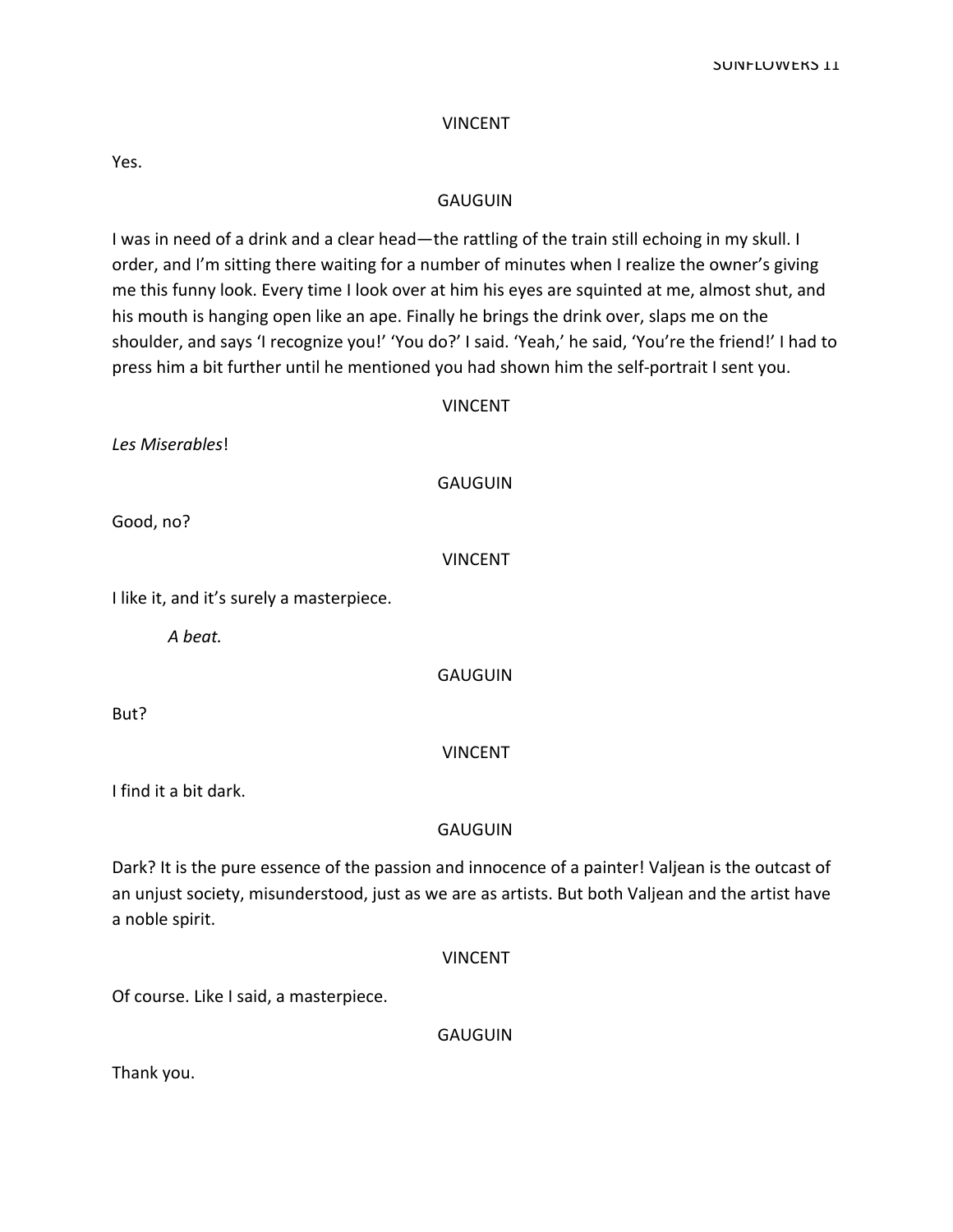| Pause.                                                                                                 |
|--------------------------------------------------------------------------------------------------------|
| <b>VINCENT</b>                                                                                         |
| You received mine, yes?                                                                                |
| <b>GAUGUIN</b>                                                                                         |
| I did-Vincent as the Buddhist monk.                                                                    |
| <b>VINCENT</b>                                                                                         |
| Inspired by Loti's Madame Chrysanthème, yes. A calm, spiritual life, dedicated to one sole<br>purpose. |
| <b>GAUGUIN</b>                                                                                         |
| Art?                                                                                                   |
| <b>VINCENT</b>                                                                                         |
| Yes, what else?                                                                                        |
| <b>GAUGUIN</b>                                                                                         |
| Women.                                                                                                 |
| ANNIE (wanting to jump on him)                                                                         |
| Hold me back.                                                                                          |
| $LIZ$ (dry)                                                                                            |
| Me too, I'm going to kill him.                                                                         |
| <b>VINCENT</b>                                                                                         |
| No, only art.                                                                                          |
| Gauguin laughs.                                                                                        |
| Have you read Loti?                                                                                    |
| <b>GAUGUIN</b>                                                                                         |
| Have I! The Icelandic Fisherman, my friend. My Brother Yves!                                           |
| LIZ                                                                                                    |

What a nerd.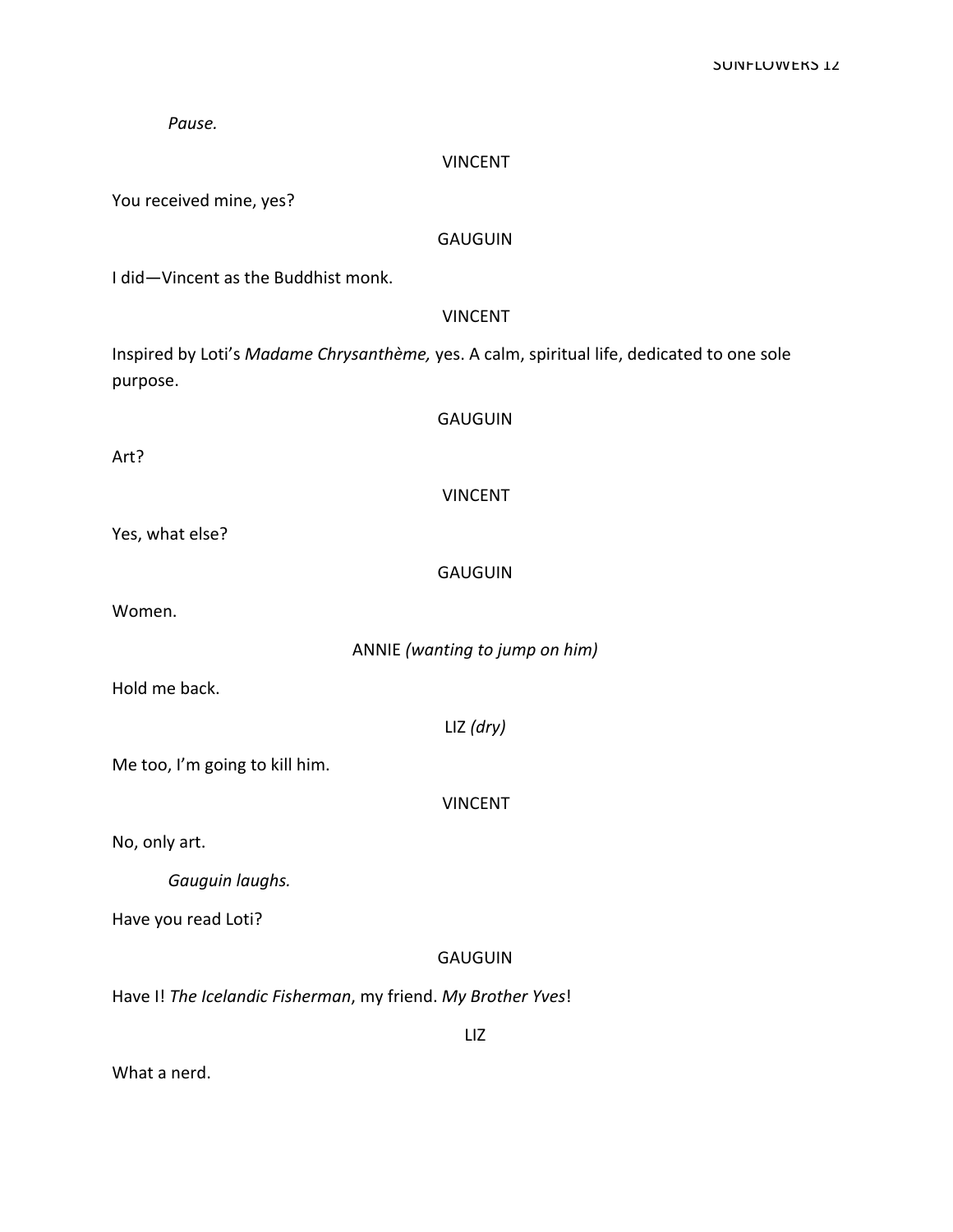#### MARY

Hey, I like Loti. "It is true that sometimes an enveloping darkness aids one to a clearer vision."

## GAUGUIN

An escape out of this European life, into a mysterious paradise!

## VINCENT

Like Arles?

## GAUGUIN

No, Brittany. There, the heart of man, savage and primitive. When my boots clang on that granite earth, I hear the dull, flat, powerful tone that I try to achieve in painting.

|                                                                  | <b>VINCENT</b>                                          |
|------------------------------------------------------------------|---------------------------------------------------------|
| And so the sailor's costume.                                     |                                                         |
|                                                                  | <b>GAUGUIN</b>                                          |
| Primitive.                                                       |                                                         |
|                                                                  | <b>VINCENT</b>                                          |
| Wild.                                                            |                                                         |
|                                                                  | <b>GAUGUIN</b>                                          |
| Savage.                                                          |                                                         |
|                                                                  | <b>VINCENT</b>                                          |
| Man's natural state, no?                                         |                                                         |
|                                                                  | <b>GAUGUIN</b>                                          |
| Possibly.                                                        |                                                         |
|                                                                  | <b>VINCENT</b>                                          |
| I'm sure you've heard of the Ripper murders in London. Savagery. |                                                         |
|                                                                  | The girls stop doing anything and look over, attentive. |
|                                                                  | <b>GAUGUIN</b>                                          |

Absolutely.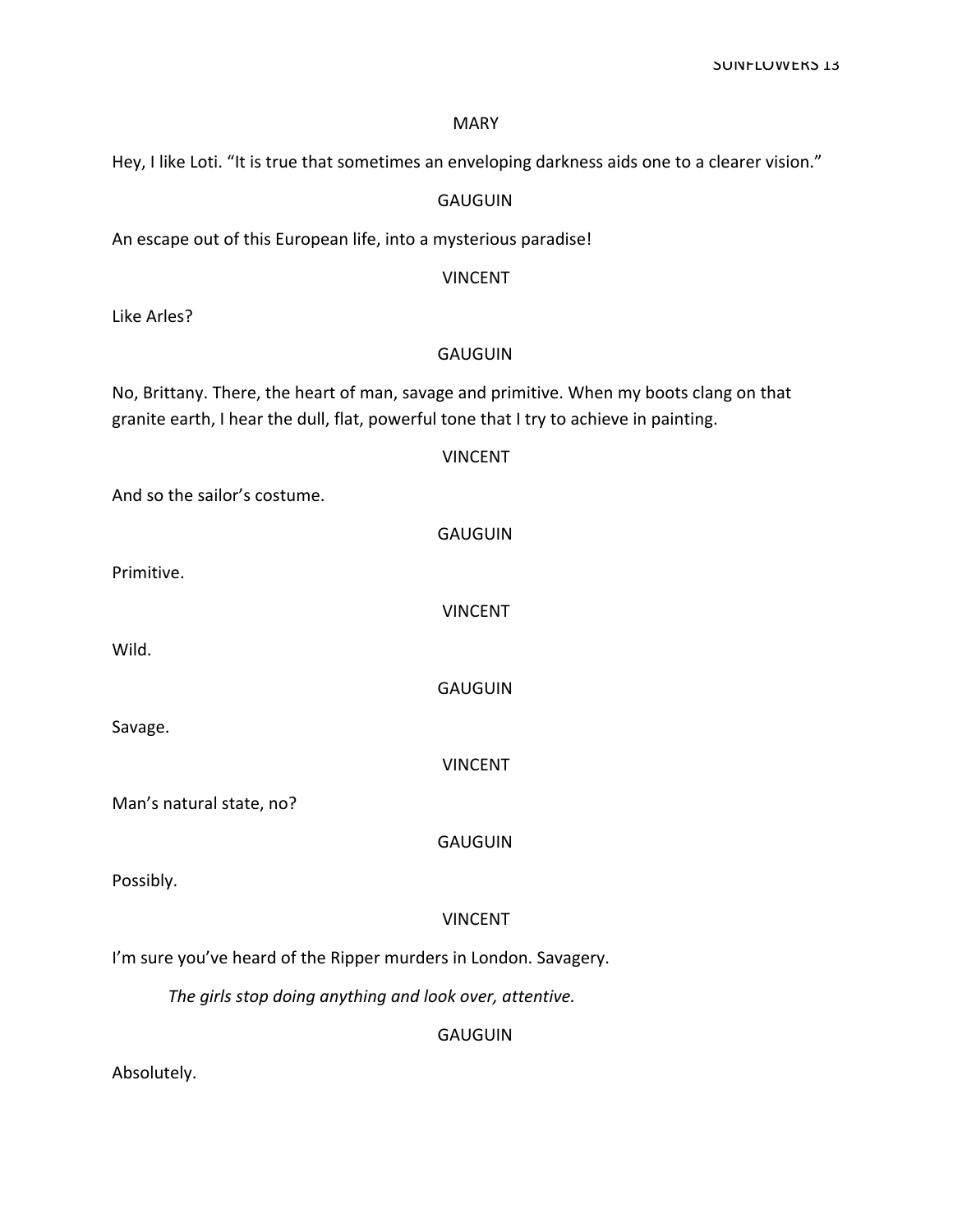| <b>VINCENT</b>                                   |
|--------------------------------------------------|
| Man's natural state.                             |
| CATHERINE (suddenly the voice in Vincent's head) |
| Murderer.                                        |
| <b>GAUGUIN</b>                                   |
| Now, a murderer is not the idea I'm aiming for.  |
| <b>CATHERINE</b>                                 |
| Murderer.                                        |
| <b>ANNIE</b>                                     |
| Stop.                                            |
| <b>VINCENT</b>                                   |
| But it's the idea you're coming from.            |
| <b>CATHERINE</b>                                 |
| Murderer.                                        |
| LIZ                                              |
| Hey, what are you doing?                         |
| <b>GAUGUIN</b>                                   |
| No, you've completely turned it around.          |
| <b>CATHERINE</b>                                 |
| Murderer.                                        |
| <b>VINCENT</b>                                   |
|                                                  |

Listen, I'm only saying that if you are aiming for a return to a primitive state, whatever that might mean to you, aren't you putting yourself into the same animal instincts as those of a murderer?

CATHERINE

Murderer!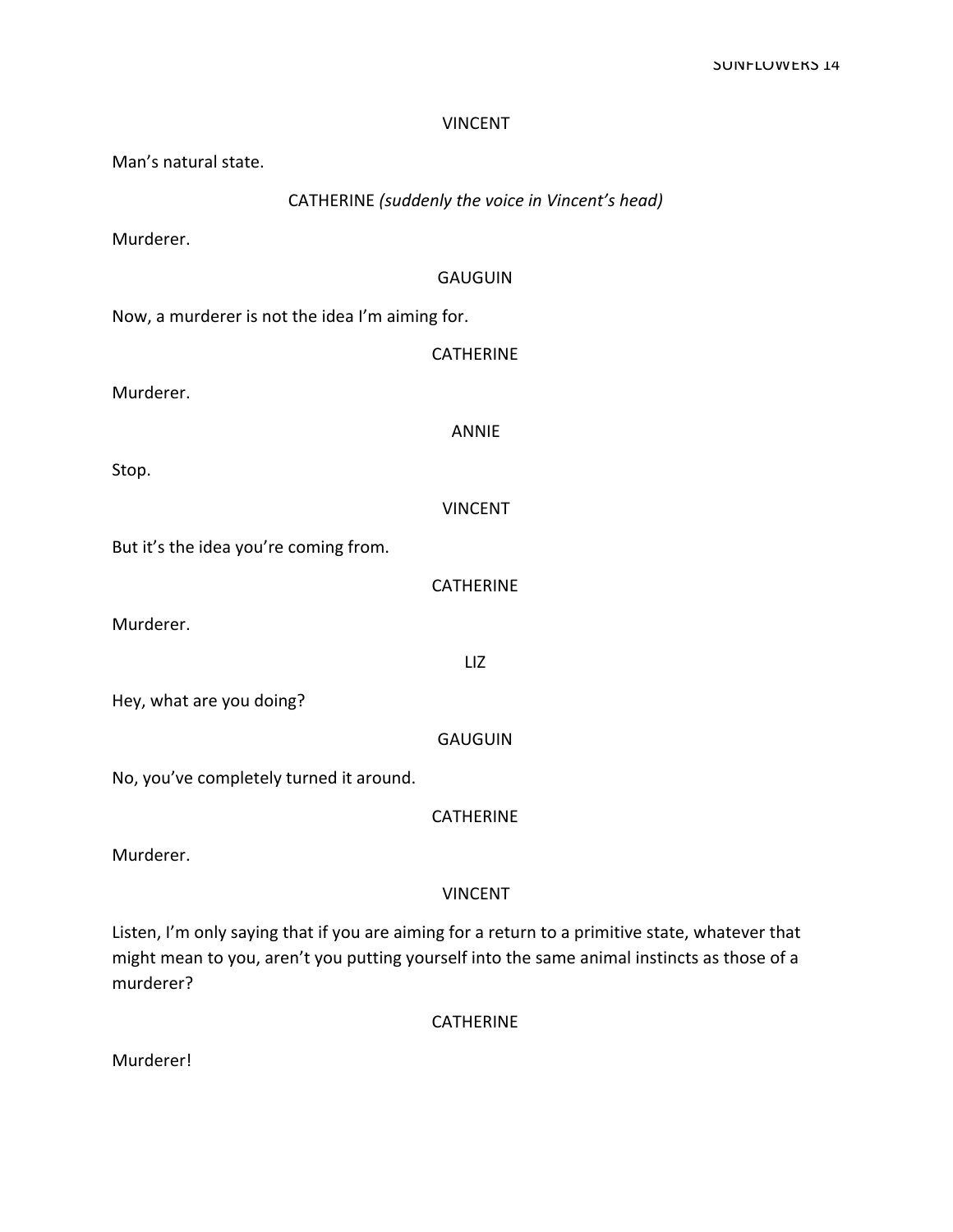#### **SUNFLUWERS 15**

MARY

I don't know if she can stop.

**GAUGUIN** 

Vincent-

**CATHERINE** 

MURDERER

VINCENT (heated)

Don't you agree?

LIZ/MARY/ANNIE

STOP

Catherine rushes out, and one by one the other girls follow.

#### GAUGUIN

I'm too tired to discuss this right now. I think I'll get ready for bed.

VINCENT (suddenly calm)

I can make some coffee for us.

(Beat.)

GAUGUIN

Goodnight, Vincent.

VINCENT

Goodnight.

Vincent leaves the room. Gauguin arranges for a bit, then stops to look out the window for a few moments.

Blackout

Lights up on Gauguin at the table, writing a letter. He also begins to address the audience once the convention is established.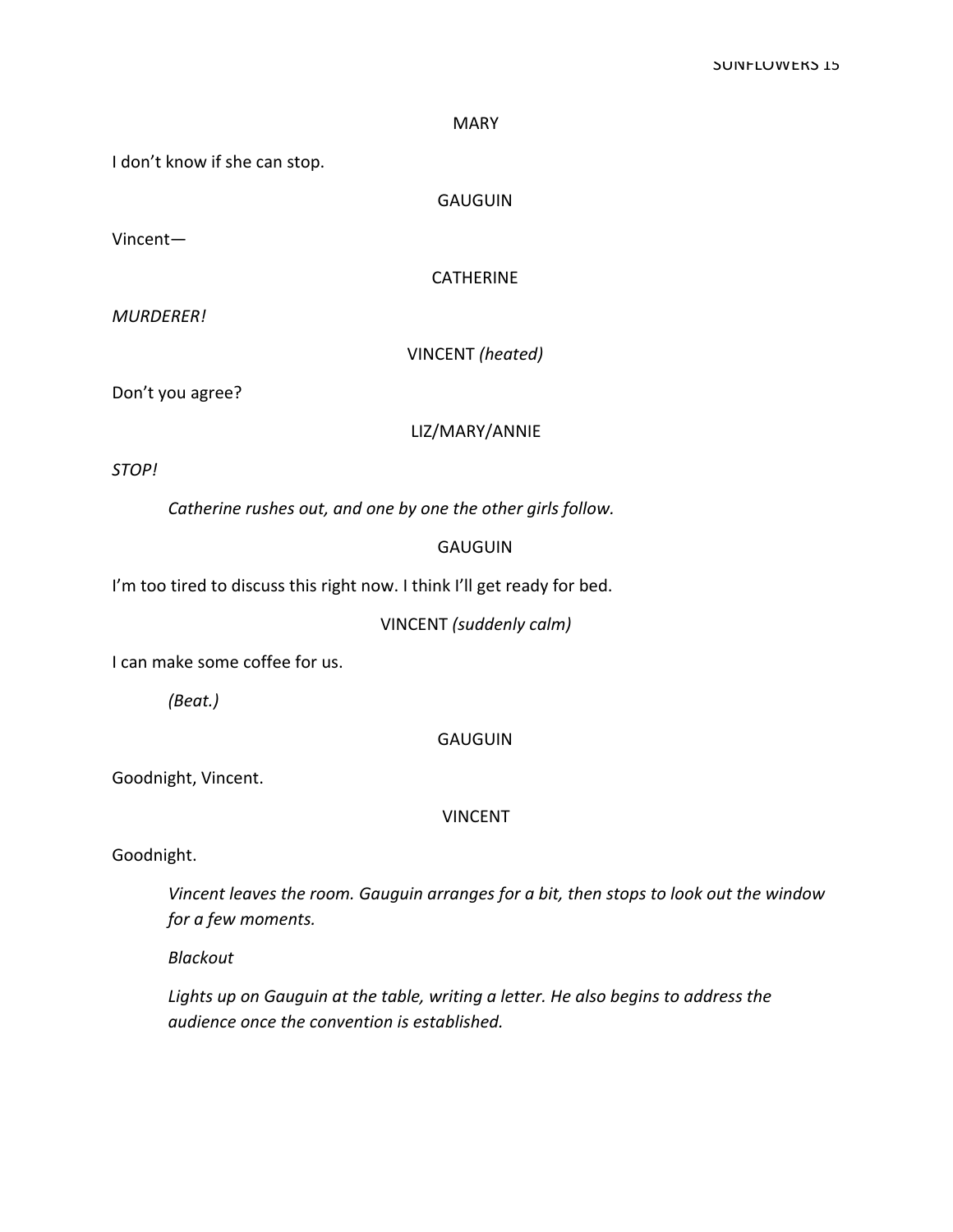October 29, 1888

Dear Monsieur Theo van Gogh,

I hope things are all going as well with you as they are here in Arles. I am starting to settle into a nice routine here in the house after six days. I expect that my collaboration with your brother will yield a great number of paintings, hopefully with a craft and artistry improved enough to sell in your dealership. Speaking of which, please let me know when and if you sell any of my earlier pieces. I am pleased with my work on the Vision of the Sermon, as well as the Breton Girls in a Ring. The roughness of execution in these is intentional, an experiment in strategy. I believe it has succeeded, and hopefully the collectors in Paris come around to it. The recognition would be welcome, as would the money.

Vincent has been working at a breakneck pace, and is insisting we work side by side, painting the same subject. I shall indulge him, but I do not intend to create any serious work for at least two or three more weeks. Until then, just studies.

Tell me if I am mistaken, but does Vincent subsist entirely on your allowances? He seems rather careless with his expenditures, and if the monies are solely yours, I can keep a closer eye on him if you'd like. I have already established a system for daily expenses since I've arrived. We have a little box with an allowance for each day: so much for rent, so much for tobacco, so much for food, so much for "hygienic excursions" to the brothels at night. On top of it we place a paper and pencil to write down what each of us has taken, and thereby keep a record of our expenses. It's a welcome bit of order in the house.

Thank you for everything, and I shall write you again shortly.

Cordially,

Paul Gauguin.

He stands and moves to sit next to Vincent, both working on a canvas. They are painting les Alyscamps, a cemetery in Arles. Vincent is in paint-splattered work clothes and a straw hat, Gauguin in his Breton sailor outfit. Vincent paints quickly and with his whole body, Gauguin is more reserved and methodical. Liz, Mary, and Annie stand in the distance.

How long do we have to stand here?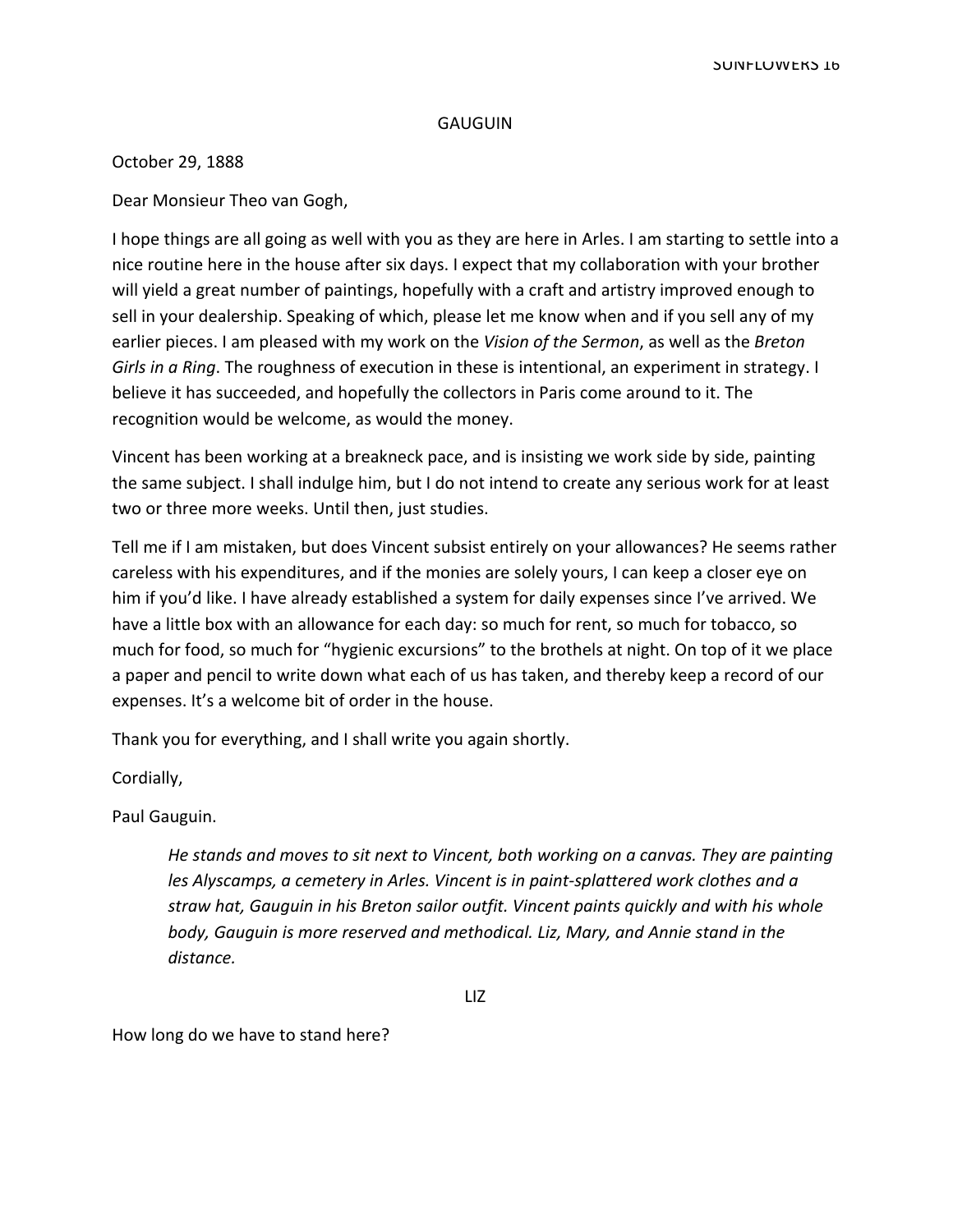## SUNFLUWERS 1/

|                                                             | <b>MARY</b>  |
|-------------------------------------------------------------|--------------|
| As long as they paint.                                      |              |
|                                                             | <b>ANNIE</b> |
| I like it. We're being models.                              |              |
|                                                             | LIZ          |
| Shut up, this is lame. Nothing's happening.                 |              |
|                                                             | <b>ANNIE</b> |
| Something's happening on the canvas.                        |              |
|                                                             | LIZ          |
| Sounds like something's happening in your pants.            |              |
|                                                             | <b>MARY</b>  |
| Will you two stop it.                                       |              |
|                                                             | LIZ          |
| So what was up with Catherine yesterday?                    |              |
|                                                             | <b>MARY</b>  |
| I don't know.                                               |              |
|                                                             | ANNIE        |
| That was weird. She just went off on him.                   |              |
|                                                             | LIZ          |
| Yeah, but that's not like her.                              |              |
|                                                             | <b>MARY</b>  |
| It seems like something just went off when Gauguin arrived. | <b>ANNIE</b> |
| Don't blame her behavior on him.                            |              |
|                                                             | <b>MARY</b>  |
| I'm not blaming anybody. It's just what I noticed.          |              |
|                                                             |              |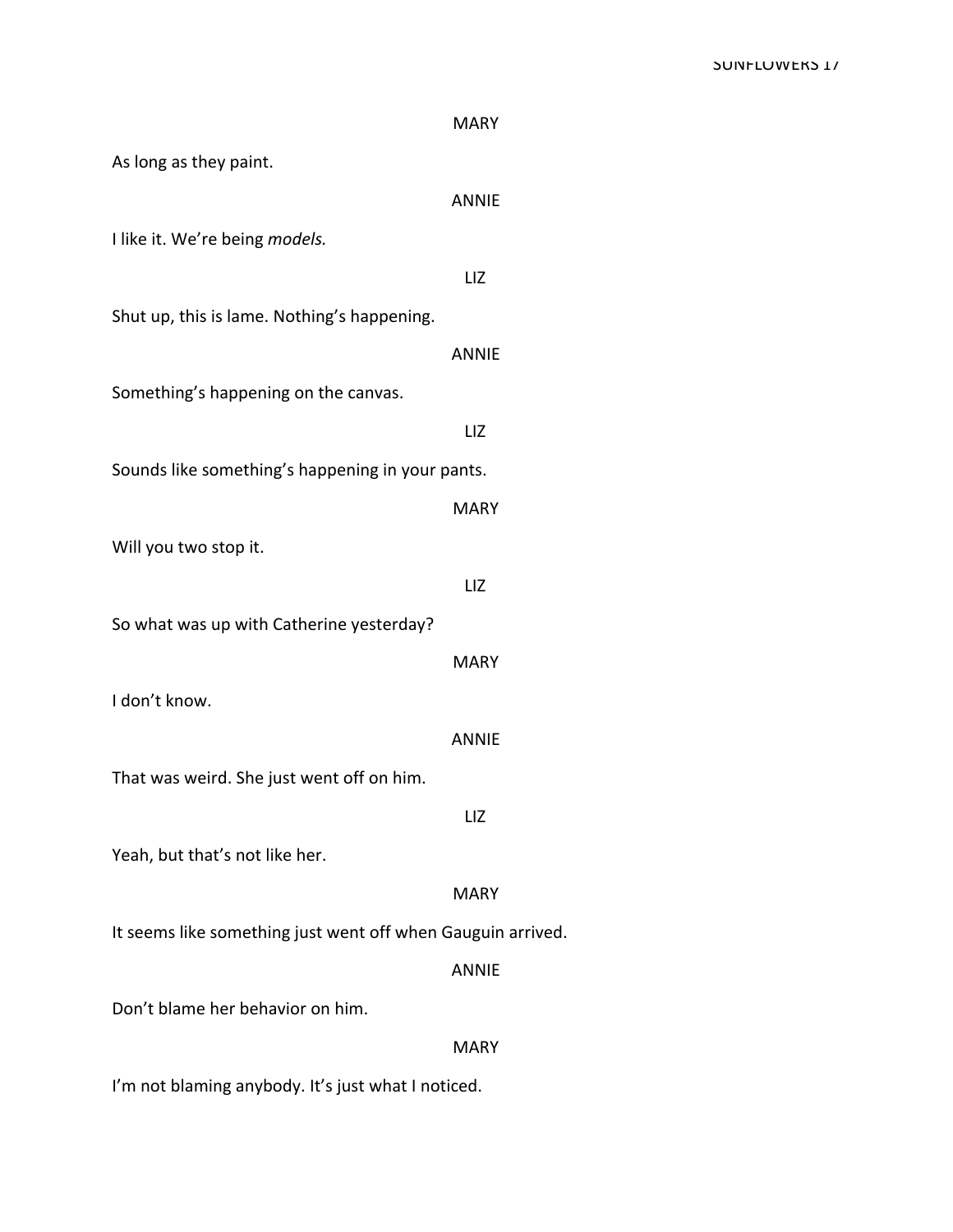LIZ

It looks like Vincent's just finished.

ANNIE

He's fast.

Pause. Liz lets out a giggle. Annie rolls her eyes.

I know, I know.

#### VINCENT

I'm glad you agreed to paint side by side with me so early in our time together.

## **GAUGUIN**

Of course.

#### VINCENT

This is the beginning! Two pieces done at the same time that complement each other, improve each other.

**GAUGUIN** 

VINCENT

The artist's society.

How are you coming along?

GAUGUIN

I'm almost done.

VINCENT

You work slowly.

## **GAUGUIN**

I work methodically. You, on the other hand, work as if death is just around the corner.

## VINCENT

I'm driven to work like Daumier-intensely, to get the emotions on the canvas.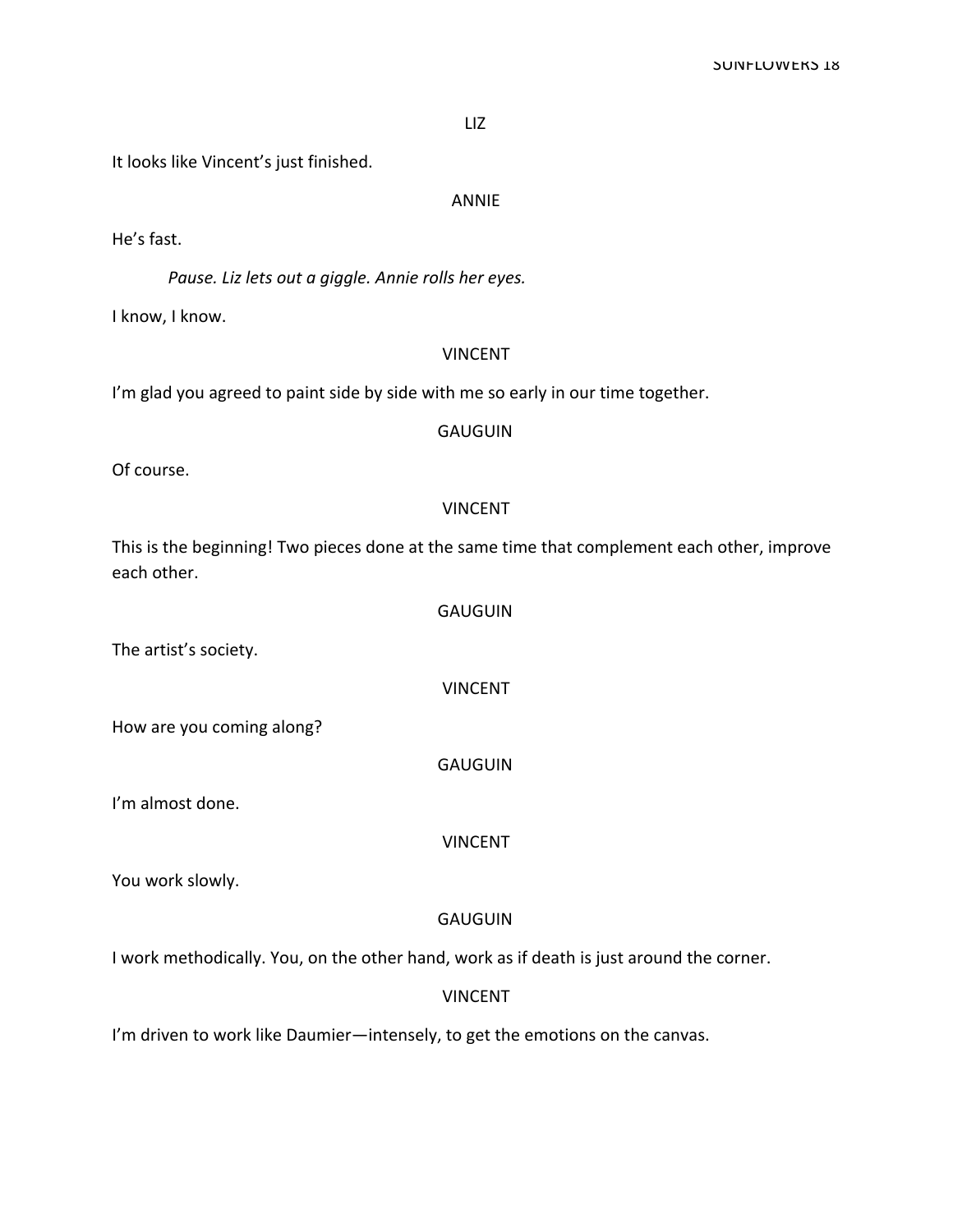| LIZ                                                                                                                      |
|--------------------------------------------------------------------------------------------------------------------------|
| Daumier?                                                                                                                 |
| <b>ANNIE</b>                                                                                                             |
| Don't you know anything?                                                                                                 |
| LIZ                                                                                                                      |
| Don't be an asshole about it, Annie.                                                                                     |
| <b>MARY</b>                                                                                                              |
| Daumier's a caricaturist, he does some of the lithographs in the paper. Vincent's got his work<br>hanging in the studio. |
| LIZ                                                                                                                      |
| Vincent likes a caricaturist?                                                                                            |
| <b>ANNIE</b>                                                                                                             |
| He paints too.                                                                                                           |
| <b>MARY</b>                                                                                                              |
| Yeah, he does paintings as well. He loves realism - making his art like a photograph.                                    |
| LIZ                                                                                                                      |
| Why not just take a photograph?                                                                                          |
| <b>ANNIE</b>                                                                                                             |
| Ask Daumier.                                                                                                             |
| LIZ                                                                                                                      |
| Oh sure, I'll just write him a letter.                                                                                   |
| <b>GAUGUIN</b>                                                                                                           |
| I've finished.                                                                                                           |
| <b>VINCENT</b>                                                                                                           |
| Let me see.                                                                                                              |
| Gauguin shows him.                                                                                                       |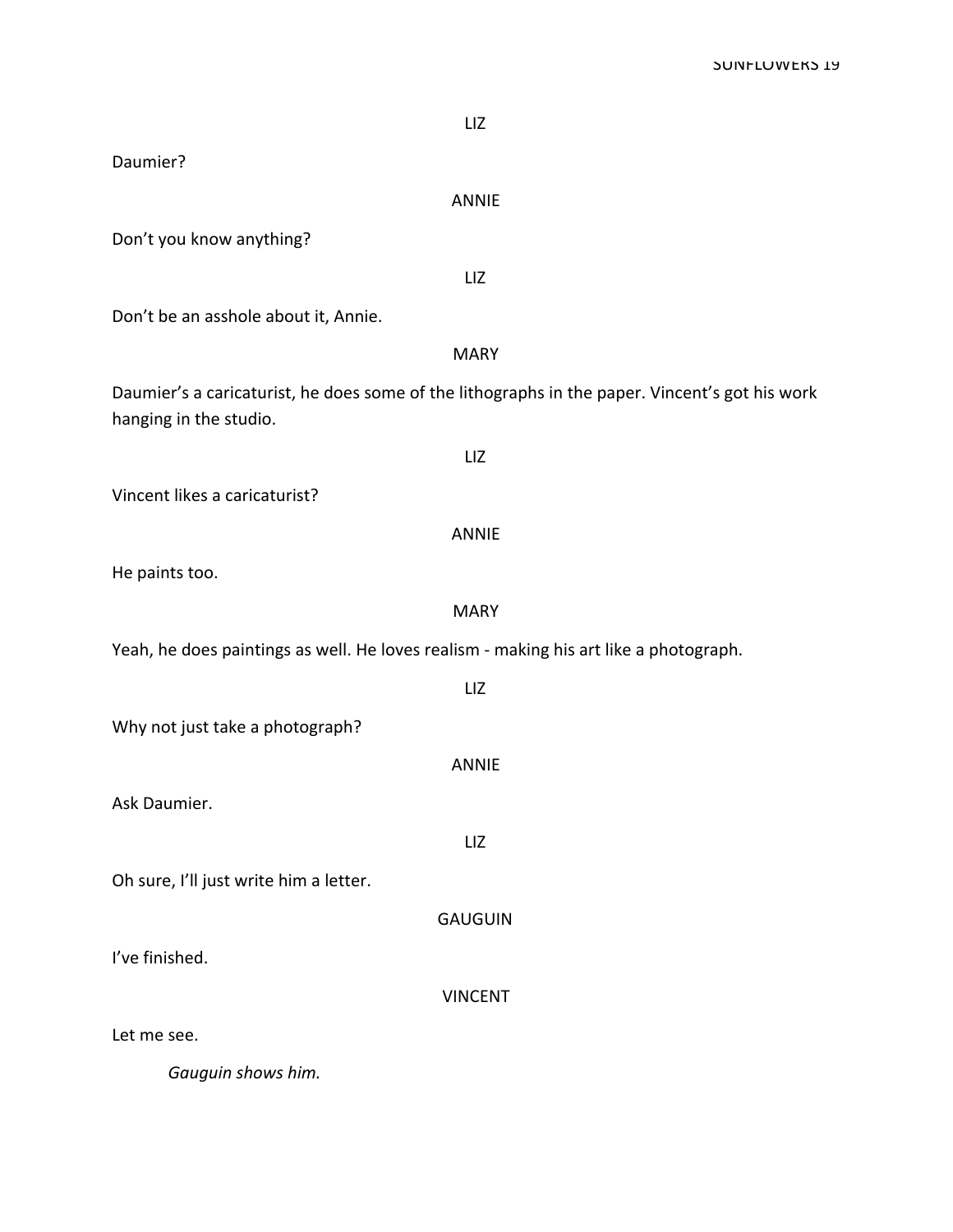What do you think?

## VINCENT

It's very different from what I see. I'm interested in your focus on those three women in the distance of the piece.

## GAUGUIN

I felt they evoke an ancient Greek beauty. Paired with the ruins above them, I've brought the beauty of the ancients in harmony with the modern style.

#### VINCENT

I like that your colors aren't quite exact.

## GAUGUIN

Yes, I hate the painters who obsess over the exact shade of this or that. "These mountains were more aqua than cerulean." In the name of God, they were blue, weren't they? Then chuck on some blue and that's enough!

They laugh.

You like it?

## VINCENT

Very much, except that you've ignored the factory.

**GAUGUIN** 

You included it?

VINCENT

Yes.

Vincent shows him the painting.

GAUGUIN

But it distracts from the rest of the picture.

VINCENT

That doesn't mean it's not there.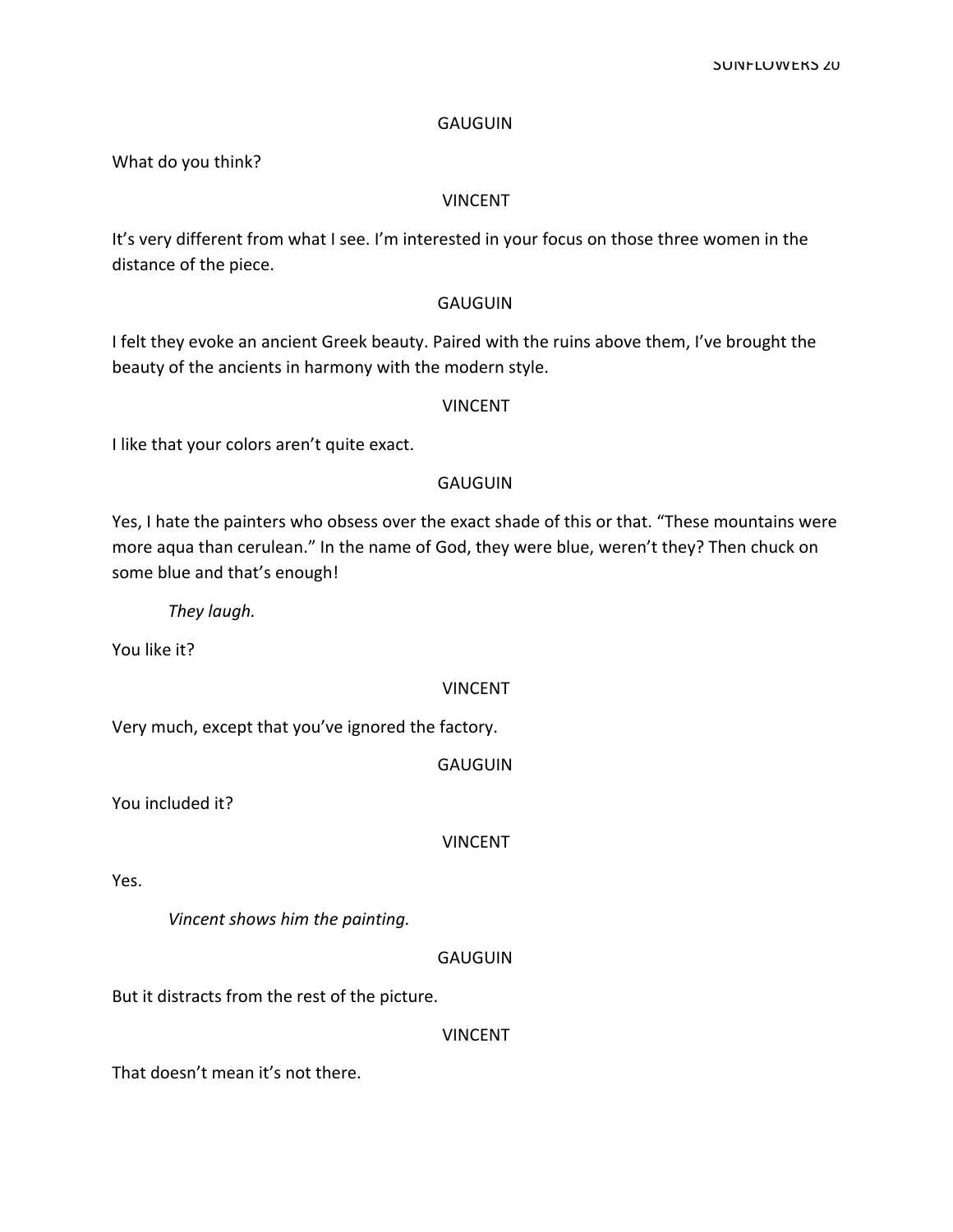You've painted almost precisely what's in front of you.

#### VINCENT

You must. In the open air, exposed to the wind, to the sun, you work as best as you can, you fill the canvas regardless. Yet that is how you capture the true and the essential—the most difficult part.

#### GAUGUIN

Vincent, do not paint too much from nature directly. Art is an abstraction; extract from nature while dreaming in front of it.

#### **VINCENT**

So you advise painting exclusively from the imagination?

## **GAUGUIN**

Isn't that what art should be?

Pause.

#### VINCENT

But I have been successful in my approach in a few cases, no? You said you liked my Sunflowers.

## **GAUGUIN**

Those were extraordinary. The colors you used.

## VINCENT

There is a language of colors, don't you think? I want to explore it. Whether complementary or opposing, always speaking to one another. There's something fascinating in the mysterious vibrations of kindred tones. Like the Sunflowers in your room, yes?

## **GAUGUIN**

I would have to look at them more carefully to give you a resolute opinion.

Pause.

#### **VINCENT**

I'm thinking of coming back here to paint more pictures of this location.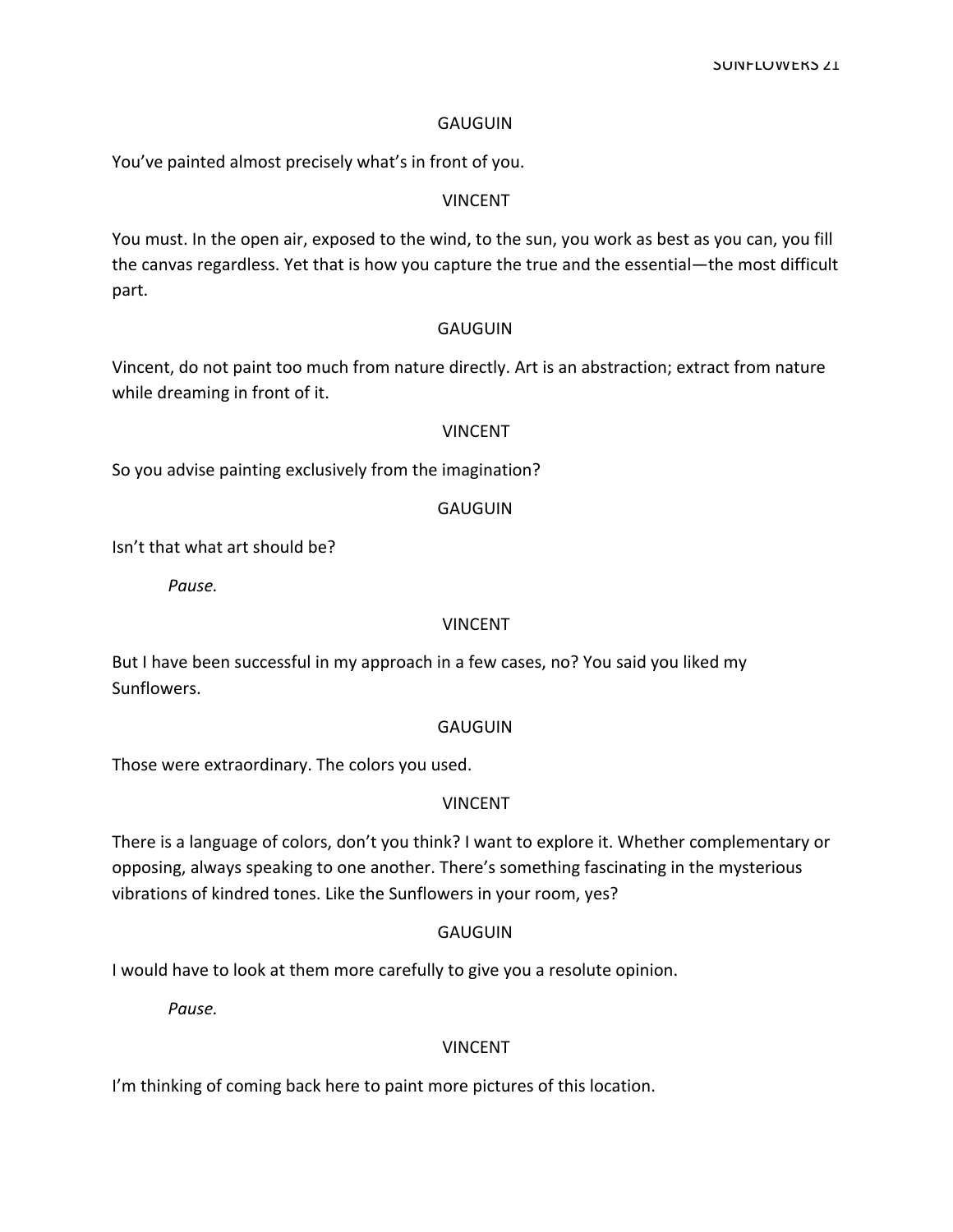|                                                            | <b>GAUGUIN</b>                                                                      |
|------------------------------------------------------------|-------------------------------------------------------------------------------------|
| I'd be happy to see how they turn out.                     |                                                                                     |
|                                                            | <b>VINCENT</b>                                                                      |
| You'll come with me?                                       |                                                                                     |
| Beat.                                                      |                                                                                     |
|                                                            | <b>GAUGUIN</b>                                                                      |
| Vincent, I'm not suited for outdoor painting like you are. |                                                                                     |
|                                                            | <b>VINCENT</b>                                                                      |
| Oh.                                                        |                                                                                     |
|                                                            | <b>GAUGUIN</b>                                                                      |
| I prefer to work by gaslight.                              |                                                                                     |
|                                                            | <b>VINCENT</b>                                                                      |
| Then we can work inside next time.                         |                                                                                     |
|                                                            | <b>GAUGUIN</b>                                                                      |
| I'd be happy to.                                           |                                                                                     |
|                                                            | <b>VINCENT</b>                                                                      |
| Portraits?                                                 |                                                                                     |
|                                                            | <b>GAUGUIN</b>                                                                      |
| Yes. I'd like to explore the Arlésien folk a bit further.  |                                                                                     |
|                                                            | Liz, Mary, and Annie exit and walk by them, representing a group of Arlesien women. |
| The women fascinate me especially.                         |                                                                                     |
|                                                            | <b>VINCENT</b>                                                                      |
| Let's arrange some portraits, then.                        |                                                                                     |
|                                                            |                                                                                     |

Let's.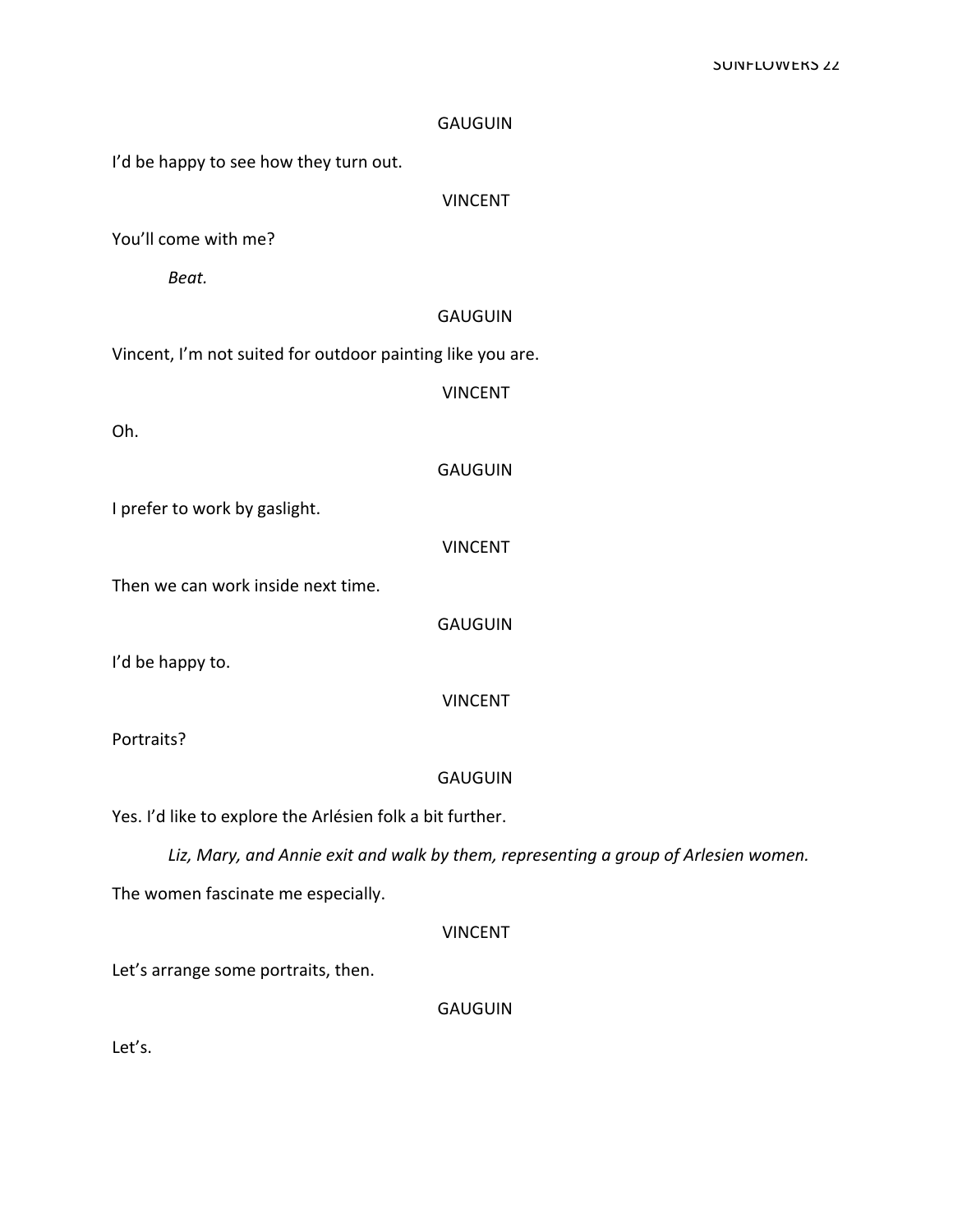Lights shift to Vincent alone in the studio, writing a letter to Theo. The girls enter and sit or stand at the table around him.

#### VINCENT

November 5, 1888

Dear Theo,

Gauguin and I went out to les Alyscamps yesterday—the collaboration I have been anticipating! Working side by side on the same subject to produce works that complement and thus enhance each other is refreshing. My little Studio in the South is under way!

Gauguin interests me very much as a man.

#### MARY

Looks like you've got some competition, Annie.

LIZ (laughing)

Good one.

#### VINCENT

For a long time now it has seemed to me that in our nasty profession of painting we are most sorely in need of men with the hands and the stomachs of workmen; men who have more natural tastes—more loving and more charitable temperaments—than the decadent dandies of the Parisian boulevards. Well, here we are without the slightest doubt in the presence of a virgin creature with savage instincts—the primitive man.

LIZ

Virgin? Somehow I doubt it.

VINCENT (answering without looking over)

That's not what I meant.

Surprised, the girls exchange a glance.

With Gauguin, blood and sex prevail over ambition. It pains him so much, however, that he doesn't sell anything, just like other true poets.

With Gauguin's method of keeping track of our money, we have saved up enough to buy a frying pan and some cutlery, so we will be having dinner at home soon! Gauguin is relieved that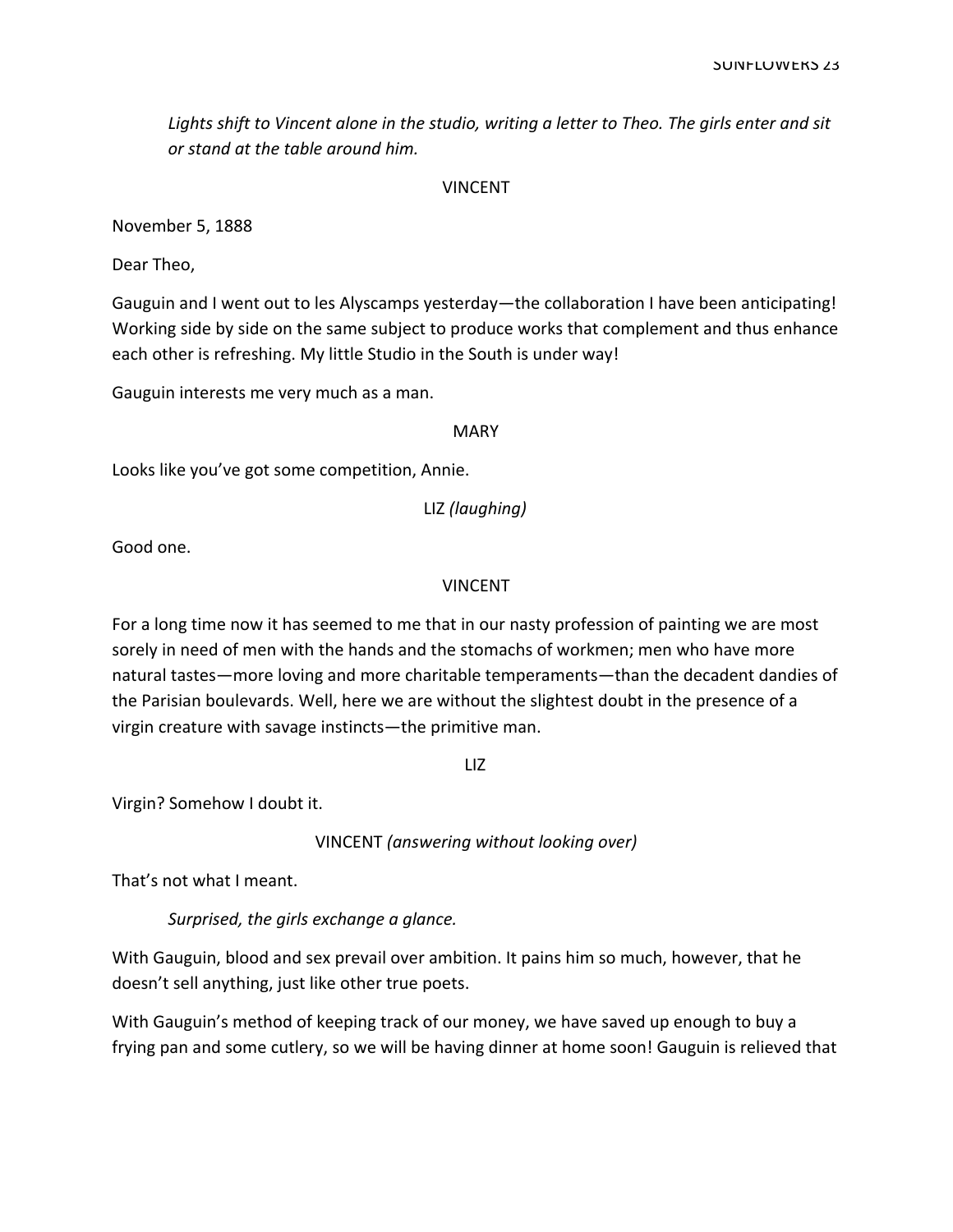we will be spending less at the restaurants now, and I'm sure you will feel the same. I will write again soon. A firm handshake to you.

Ever yours,

Vincent.

P.S. Any word on the trial of the murderer Prado? I know it was supposed to begin today. Gauguin and I have been interested in how everything is proceeding. Please send news as soon as you hear it.

Blackout.

Lights come back up on the walls of the house, shifted to represent one long wall with a door stage left, the outside of a building in Arles. Vincent and Gauguin stand by the window stage right.

## VINCENT

What if she says no?

#### GAUGUIN

Who wouldn't want to get their portrait done?

#### VINCENT

They're superstitious about it here in Arles.

## **GAUGUIN**

Superstitious?

#### VINCENT

They believe a record of their image is attracting the attention of the "evil eye".

#### GAUGUIN

And you still think this is a good idea?

#### VINCENT

I need to get figures to practice for my next piece.

## **GAUGUIN**

So do I, but if we're going to incur the wrath of Satan in the process-

#### VINCENT

She's coming, she's coming.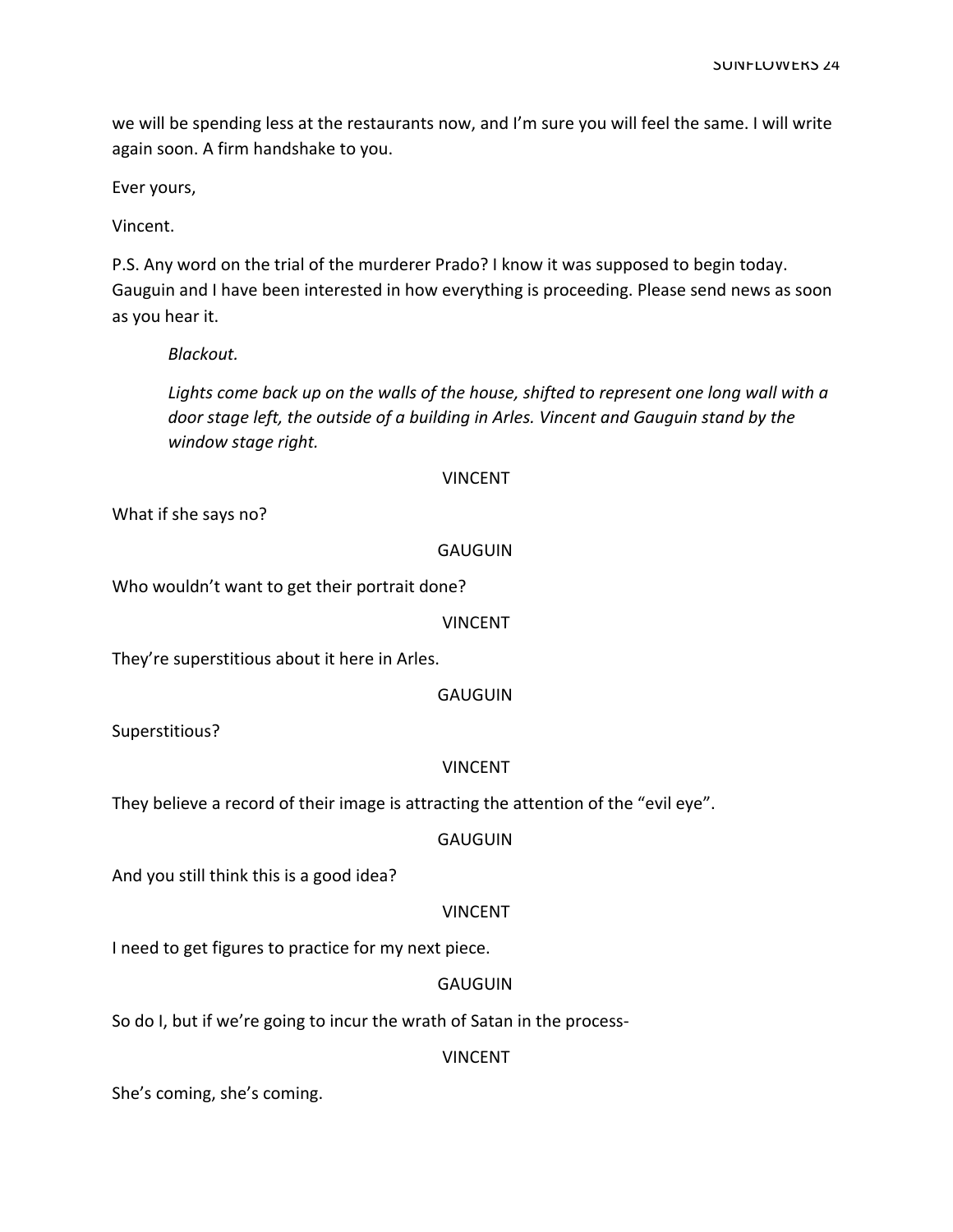Madame Ginoux, played by Liz wearing a shawl or scarf, enters through the door.

LIZ Bonjour, Monsieur Gauguin. **GAUGUIN** Hello, Madame. LIZ Monsieur Van Gogh. **VINCENT** Hello. Nice to see you. LIZ My pleasure. She begins to leave. **VINCENT** Excuse me, Madame, but-LIZ  $Hm?$ **VINCENT** What? LIZ You were saying something? **GAUGUIN** My friend here was just going to ask you-**VINCENT** I'm going in to get a drink. Vincent exits through the door.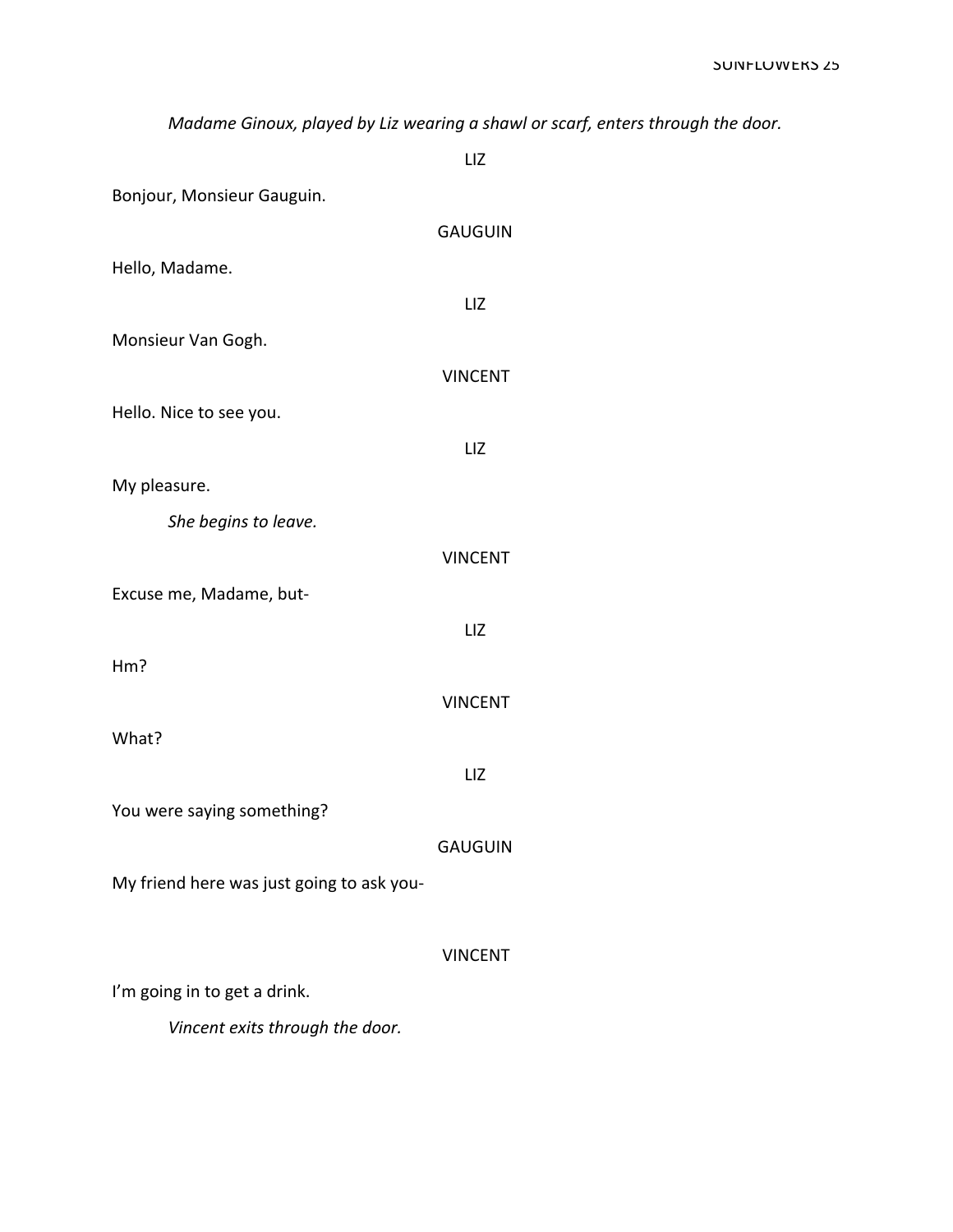|  | <b>SUINFLUWERS 26</b> |  |
|--|-----------------------|--|
|  |                       |  |

LIZ

And he needed to ask my permission?

GAUGUIN

No, excuse him, he's a little nervous with strangers.

LIZ

Don't under-state, Monsieur Gauguin, it's not a flattering quality on you.

GAUGUIN (not serious)

I'm deeply embarrassed.

LIZ

As you should be.

#### GAUGUIN

LIZ

GAUGUIN

We were wondering if you'd be willing to come pose for us? We'd love to paint you.

That's a tempting offer, Monsieur.

|                            | <b>GAUGUIN</b> |
|----------------------------|----------------|
| So you'll do it?           |                |
|                            | LIZ            |
| Both of you will be there? |                |
|                            | <b>GAUGUIN</b> |
| Yes.                       |                |
|                            | LIZ            |
| That's a shame.            |                |

A shame?

LIZ

I'll have to keep my clothes on. I know how these things usually go.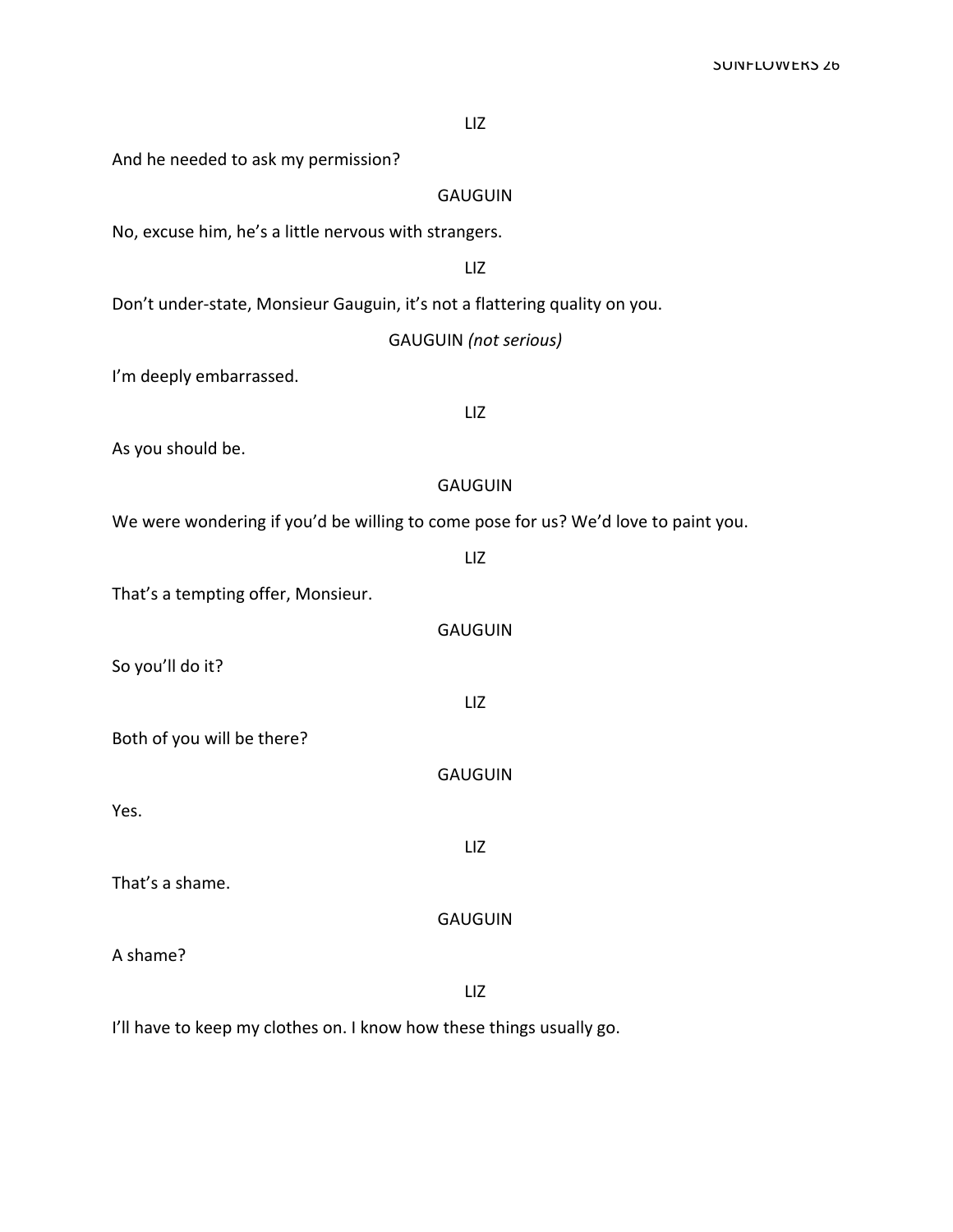| <b>GAUGUIN</b>                                                                                            |
|-----------------------------------------------------------------------------------------------------------|
| Maybe we can arrange a more private sitting another time.                                                 |
| LIZ                                                                                                       |
| I'd like that.                                                                                            |
| <b>GAUGUIN</b>                                                                                            |
| So, we'll see you tomorrow?                                                                               |
| LIZ                                                                                                       |
| I'm looking forward to it, Monsieur.                                                                      |
| Liz exits. Vincent enters again, a glass in his hand.                                                     |
| <b>VINCENT</b>                                                                                            |
| What did she say?                                                                                         |
| <b>GAUGUIN</b>                                                                                            |
| We have a taker.                                                                                          |
| <b>VINCENT</b>                                                                                            |
| I don't believe it! How?                                                                                  |
| <b>GAUGUIN</b>                                                                                            |
| My primitive charm.                                                                                       |
| <b>VINCENT</b>                                                                                            |
| Of course, how could I forget.                                                                            |
| <b>GAUGUIN</b>                                                                                            |
| I told her we'll be expecting her tomorrow.                                                               |
| <b>VINCENT</b>                                                                                            |
| Excellent!                                                                                                |
| The walls rearrange to become the studio again, and Vincent and Gauguin begin setting<br>up their easels. |

I haven't done as many portraits as I would have liked since moving here.

GAUGUIN

Well, we have a start.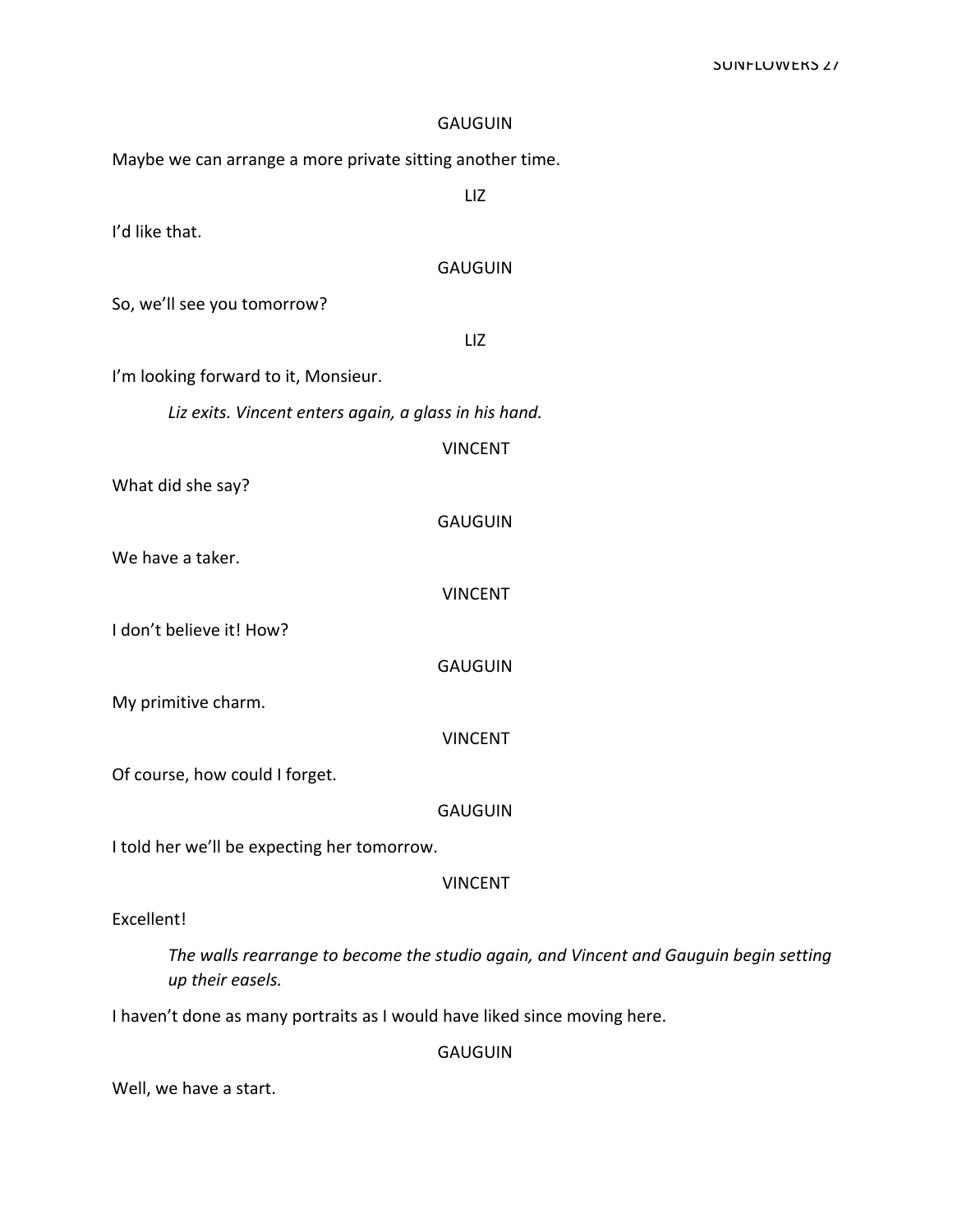## VINCENT

Did she say what time to expect her?

A knock at the door.

## GAUGUIN

Now, I suppose.

Vincent answers the door and Liz, as Madame Ginoux, sweeps in.

LIZ

I hope I'm not too late.

She notices the easels, half set up.

Or too early.

#### **GAUGUIN**

Not at all, come in. It's a pleasure seeing you, as always.

He kisses her hand.

LIZ

The pleasure's all mine.

VINCENT

I can take your coat, if you'd like.

LIZ

Please.

Vincent takes her coat, then uncertainly kisses her hand as well.

Thank you. Where would you like me?

#### **GAUGUIN**

Right here, please.

Gauguin places a chair stage left of the table, profile. Liz sits. Gauguin places his own chair directly facing her.

Perfect.

Vincent sees that there is no room for him, and is forced to sit off to the side, facing downstage at her.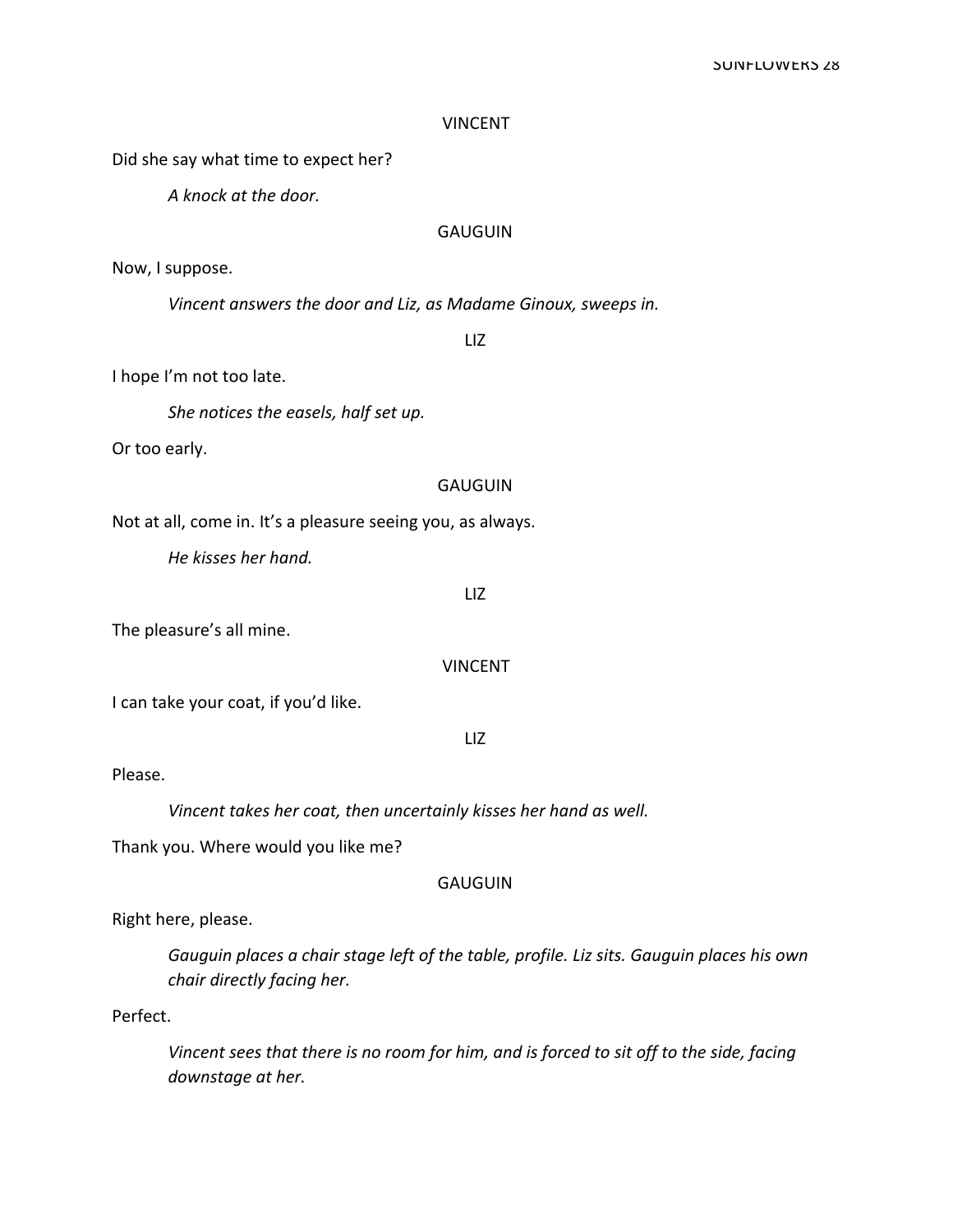## SUNFLUWERS 29

| <b>GAUGUIN</b>                                                                                          |
|---------------------------------------------------------------------------------------------------------|
| Whatever is most comfortable.                                                                           |
| Liz places her chin in her upstage hand. It is clear this blocks most of Vincent's view of<br>her face. |
| Lovely.                                                                                                 |
| LIZ                                                                                                     |
| Now what?                                                                                               |
| <b>GAUGUIN</b>                                                                                          |
| Now we paint.                                                                                           |
| Gauguin and Vincent begin working.                                                                      |
| So, how is business at the cafe?                                                                        |
| LIZ                                                                                                     |
| Better now that the weather is getting cooler. Everyone wants to be inside, in the warmth.              |
| <b>GAUGUIN</b>                                                                                          |
| I know I do.                                                                                            |
| <b>VINCENT</b>                                                                                          |
| I love the winter.                                                                                      |
| Pause.                                                                                                  |
| LIZ                                                                                                     |
| What's the reason behind the sailor's costume?                                                          |
| <b>GAUGUIN</b>                                                                                          |
| It's traditional dress in Brittany-                                                                     |
| LIZ                                                                                                     |

VINCENT

LIZ

You're not from there, are you?

Great, yes.

How would you like me to sit?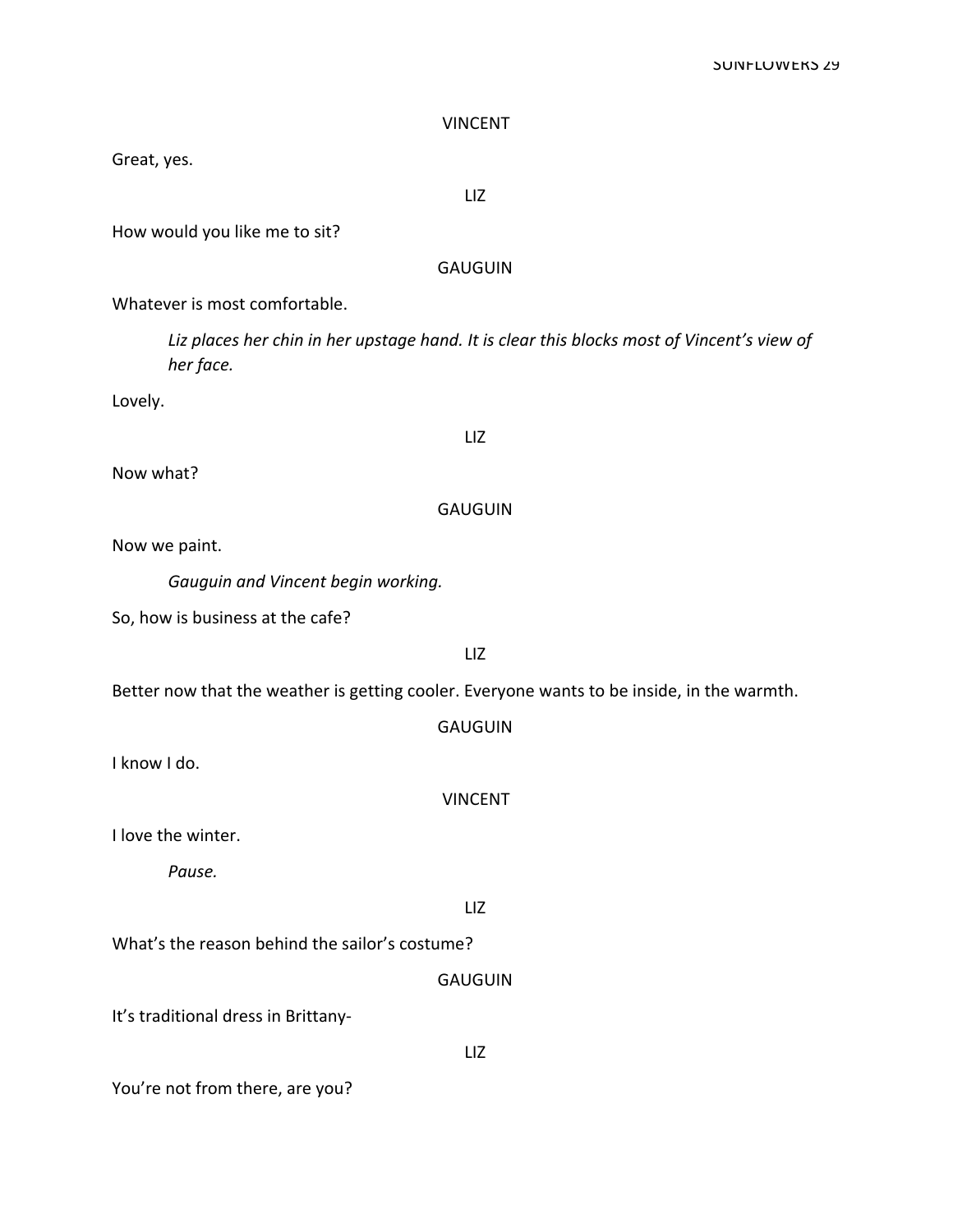| <b>GAUGUIN</b>                                                                     |  |  |  |
|------------------------------------------------------------------------------------|--|--|--|
| No, I spent some time working there, perfecting my art.                            |  |  |  |
| LIZ                                                                                |  |  |  |
| That sounds so pleasant.                                                           |  |  |  |
| <b>GAUGUIN</b>                                                                     |  |  |  |
| It was. I fell in love with their way of life there, so primitive and earth-bound- |  |  |  |
| LIZ                                                                                |  |  |  |
| Animalistic.                                                                       |  |  |  |
| <b>GAUGUIN</b>                                                                     |  |  |  |
| Exactly.                                                                           |  |  |  |
| LIZ                                                                                |  |  |  |
| How interesting.                                                                   |  |  |  |
| <b>VINCENT</b>                                                                     |  |  |  |
| I find Arles to be like that.                                                      |  |  |  |
| LIZ                                                                                |  |  |  |
| You think I'm primitive, Monsieur Van Gogh?                                        |  |  |  |
| <b>GAUGUIN</b> (interrupting)                                                      |  |  |  |
| You're extremely refined.                                                          |  |  |  |
| LIZ                                                                                |  |  |  |
| Thank you.                                                                         |  |  |  |
| Vincent, frustrated, paints faster.                                                |  |  |  |
| What brought you out here to Arles, Monsieur Gauguin?                              |  |  |  |
| <b>GAUGUIN</b>                                                                     |  |  |  |
| Vincent invited me.                                                                |  |  |  |
| LIZ                                                                                |  |  |  |
| Did he?                                                                            |  |  |  |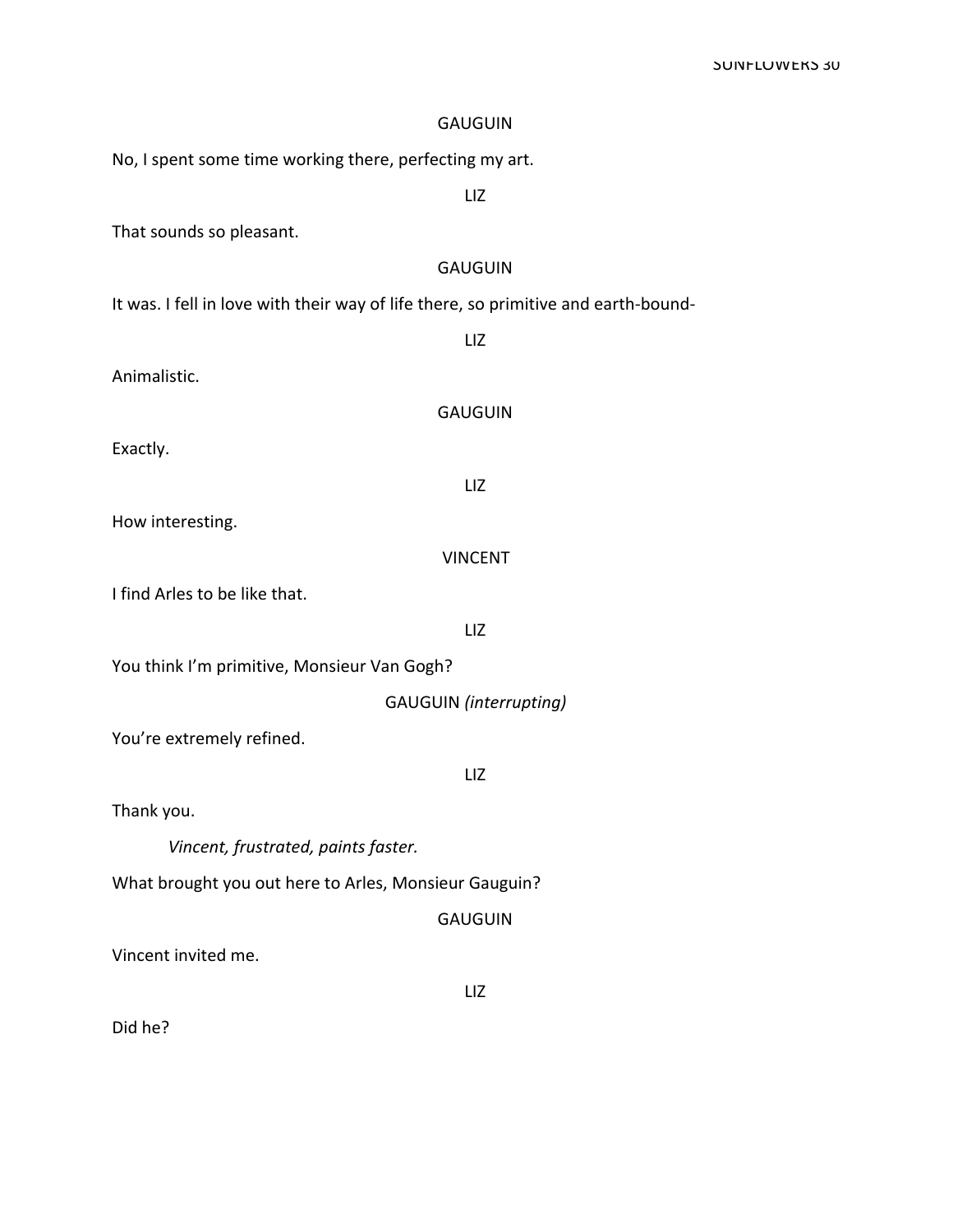| <b>VINCENT</b>                                                                               |
|----------------------------------------------------------------------------------------------|
| Yes, I-                                                                                      |
| <b>GAUGUIN</b>                                                                               |
| I thought it would be a fun little retreat.                                                  |
| LIZ                                                                                          |
| I can imagine.                                                                               |
| <b>GAUGUIN</b>                                                                               |
| Spend some time in the country, teach Vincent a thing or two about art-                      |
| LIZ                                                                                          |
| How sweet of you.                                                                            |
| <b>GAUGUIN</b>                                                                               |
| I learn from him too, of course. There's a teacher in every being, if you look close enough. |
| LIZ                                                                                          |
| Absolutely.                                                                                  |
| Vincent picks up his canvas and paints and starts to go.                                     |
| <b>GAUGUIN</b>                                                                               |
| Done so soon, Vincent?                                                                       |
| <b>VINCENT</b>                                                                               |
| I have what I need. Thank you for coming, Madame.                                            |
| Vincent exits.                                                                               |
| <b>GAUGUIN</b>                                                                               |
| I apologize. I wish I knew what he was thinking sometimes.                                   |

LIZ

Don't worry, we're alone now.

Gauguin stands.

**GAUGUIN** 

You're right.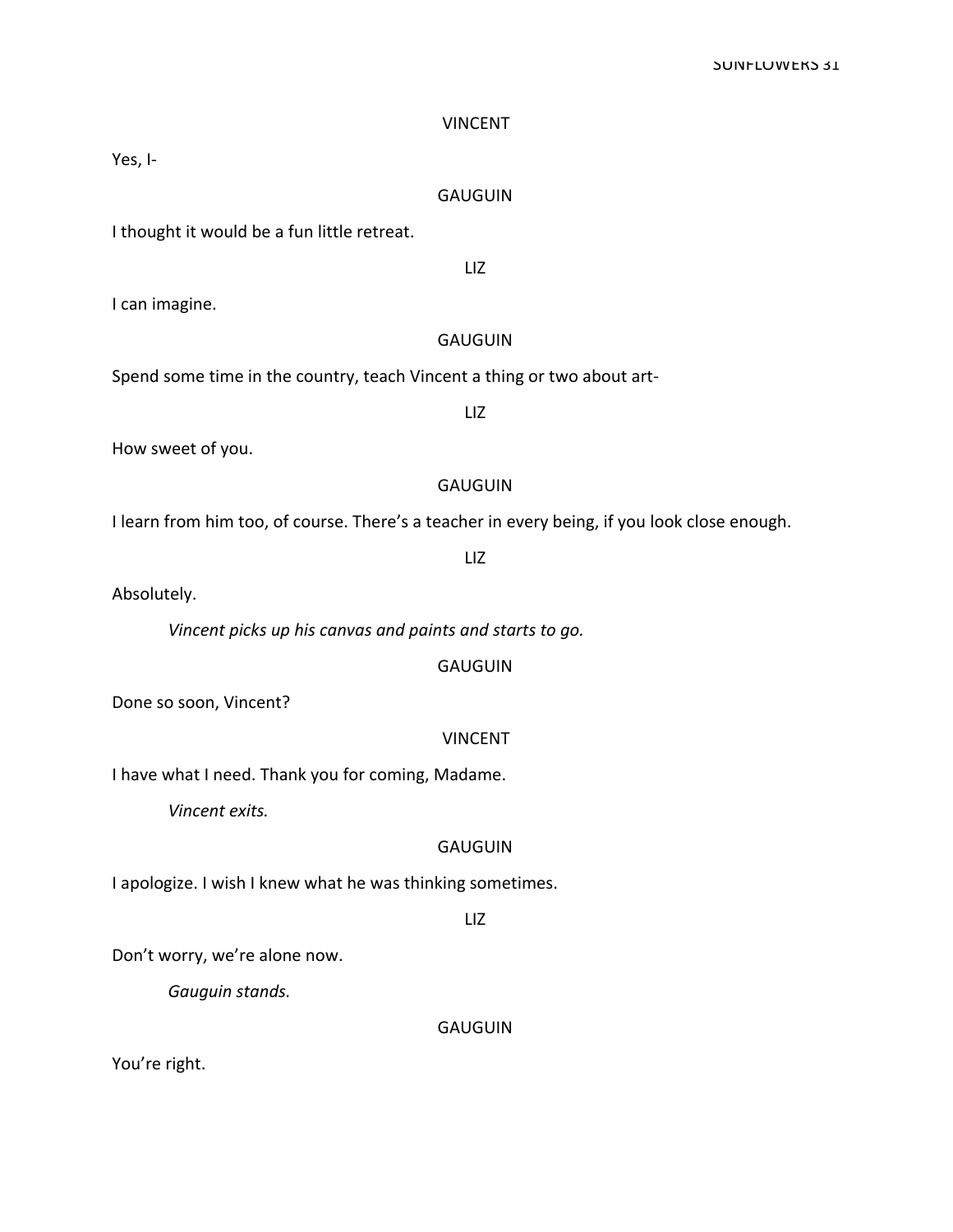Liz stands to meet him. They kiss.

LIZ (mock offended)

Monsieur Gauguin, I'm a married woman!

**GAUGUIN** 

So am  $L$ 

They kiss again. Gauguin breaks away.

Wait, I meant-

LIZ

I know what you meant.

They continue kissing. Suddenly, the sound of a glass breaking from offstage.

LIZ What was that? **GAUGUIN** It must've been Vincent. LIZ I'm sorry, Monsieur, but I have to go now. **GAUGUIN** Wait, I'm sure it was nothing, stay. LIZ I really can't, I'm sorry. **GAUGUIN** Will you come back for a private sitting? I'd love to paint you again. LIZ I'm sorry, no, I can't. Liz exits in a rush. Gauguin, frustrated, puts away his easel and paints.

**GAUGUIN** (gritted teeth)

Vincent.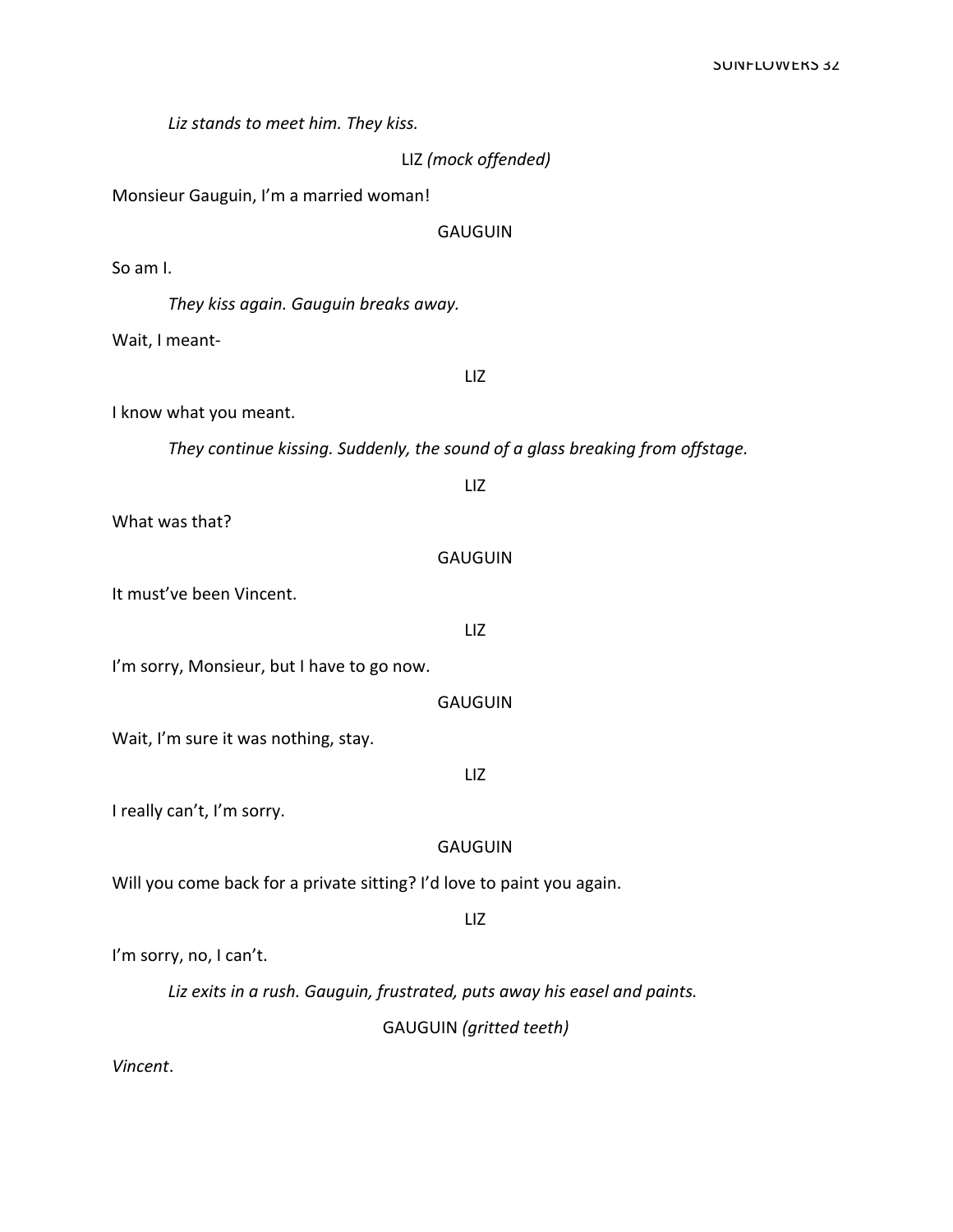## VINCENT (from offstage)

#### What?

Beat. Gauguin thinks better of getting upset.

## **GAUGUIN**

I'll make dinner tonight.

Vincent comes back into the studio.

## VINCENT

Thank you.

## **GAUGUIN**

Any time, Corporal.

Vincent begins packing up paints and brushes. Gauguin goes offstage into the kitchen, to start cooking dinner. The girls sit or stand by their walls.

## VINCENT

Thank you for cooking tonight.

## **GAUGUIN**

I'm happy to.

## VINCENT

You're much better at it than I am.

Gauguin laughs as he comes out of the kitchen.

Without you here, and Theo sending an allowance, I'd starve. I can hardly do anything right. Besides paint, perhaps.

GAUGUIN

And talk.

VINCENT

And talk.

They laugh.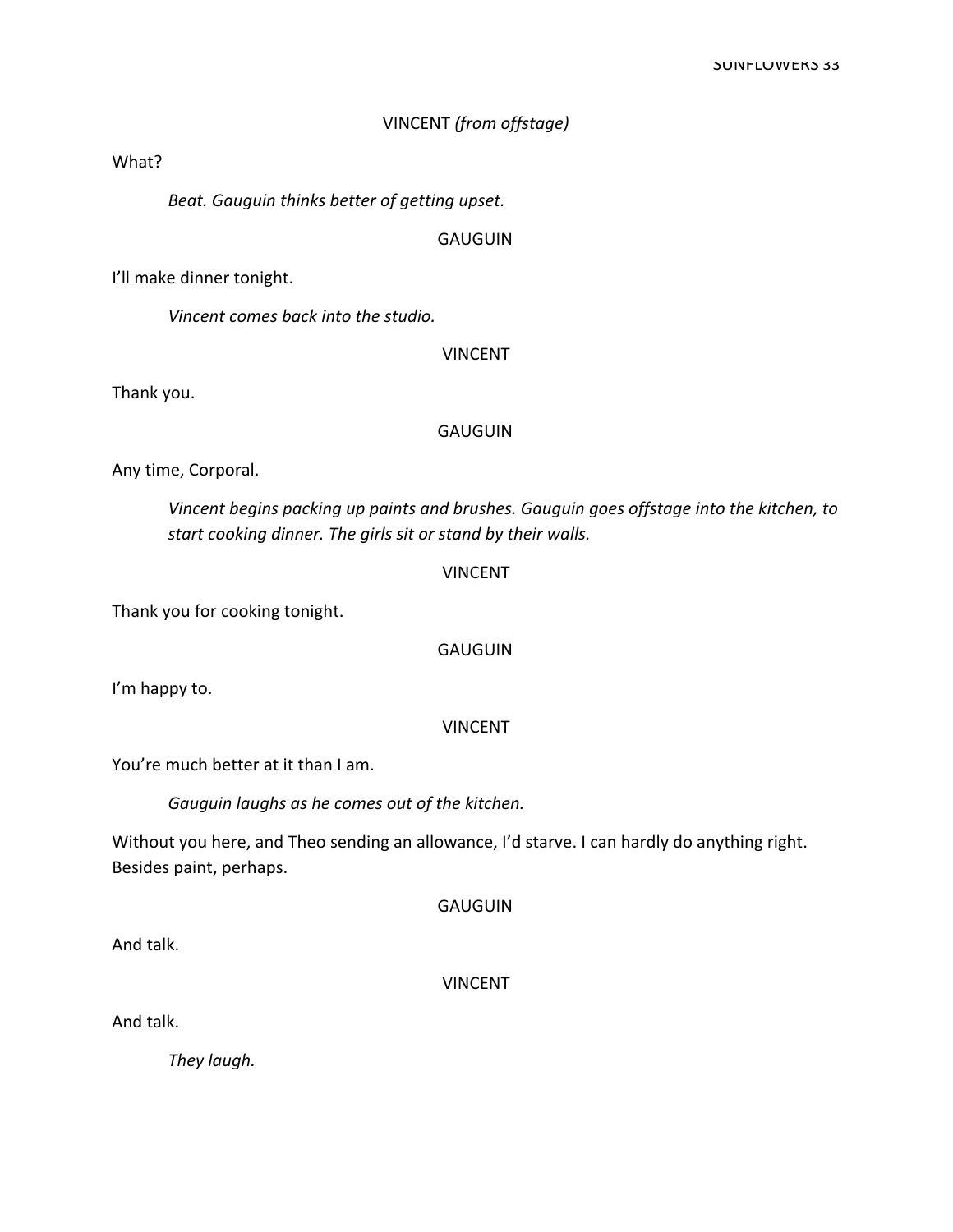Theo sent me news of Prado, the murderer in Paris.

## **GAUGUIN**

Oh yes?

## **VINCENT**

He's accused of cutting a prostitute's throat and running off with her jewels. But that's not even the most interesting part.

Liz mimes cutting Annie's throat and running off. Annie makes a scene of dying.

## **CATHERINE**

Guys.

LIZ (innocently)

What?

## **GAUGUIN**

What's the most interesting part?

## **VINCENT**

I heard that he made the plans to do it in the Café du Tambourin!

**GAUGUIN** 

Of course he did.

## **VINCENT**

What?

## **GAUGUIN**

It's just very convenient you heard that the famous so-called murderer hatched his plot in the café of La Siccatori.

Gauguin mimes a large pair of breasts.

**VINCENT** 

Why's that convenient?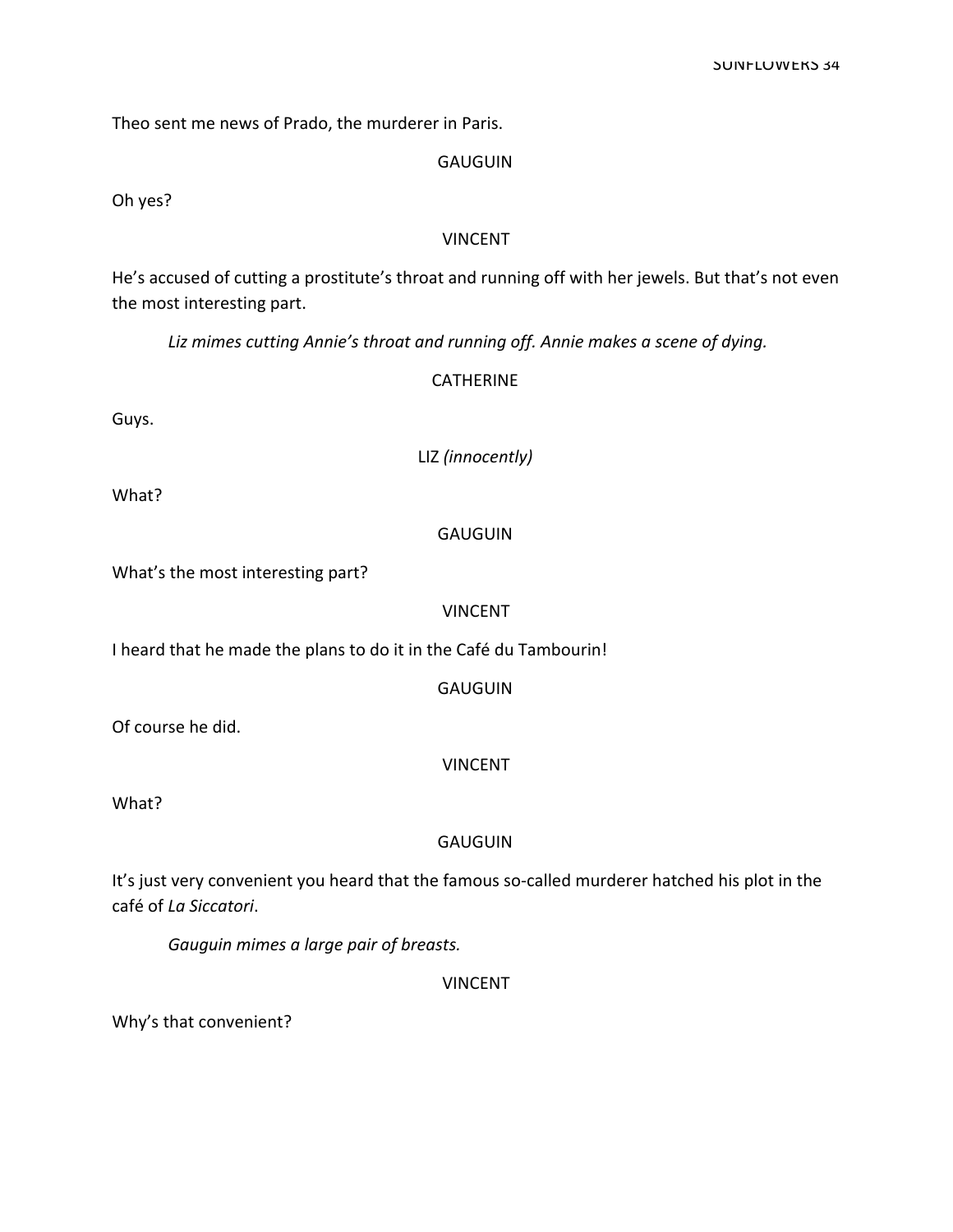| <b>GAUGUIN</b>                                                                                       |
|------------------------------------------------------------------------------------------------------|
| Because you were in love with the woman!                                                             |
| <b>VINCENT</b>                                                                                       |
| I was not!                                                                                           |
| LIZ                                                                                                  |
| Vincent, in love?                                                                                    |
| <b>MARY</b>                                                                                          |
| I need to hear more.                                                                                 |
| LIZ (to Catherine)                                                                                   |
| Jealous?                                                                                             |
| CATHERINE (pushing her away)                                                                         |
| You wish.                                                                                            |
| <b>GAUGUIN</b>                                                                                       |
| So if you weren't in love with the woman, her husband threw you out of the place for sport,<br>then? |
| <b>VINCENT</b>                                                                                       |
| Well-                                                                                                |
| <b>GAUGUIN</b>                                                                                       |
| Admit it, Vincent. There's no reason to be ashamed of a harmless love affair.                        |
| <b>VINCENT</b>                                                                                       |
| It wasn't an affair.                                                                                 |
| <b>GAUGUIN</b>                                                                                       |
| Oh no? Because I certainly heard about one time when-                                                |
| <b>VINCENT</b>                                                                                       |
| Alright, perhaps one or two instances of-                                                            |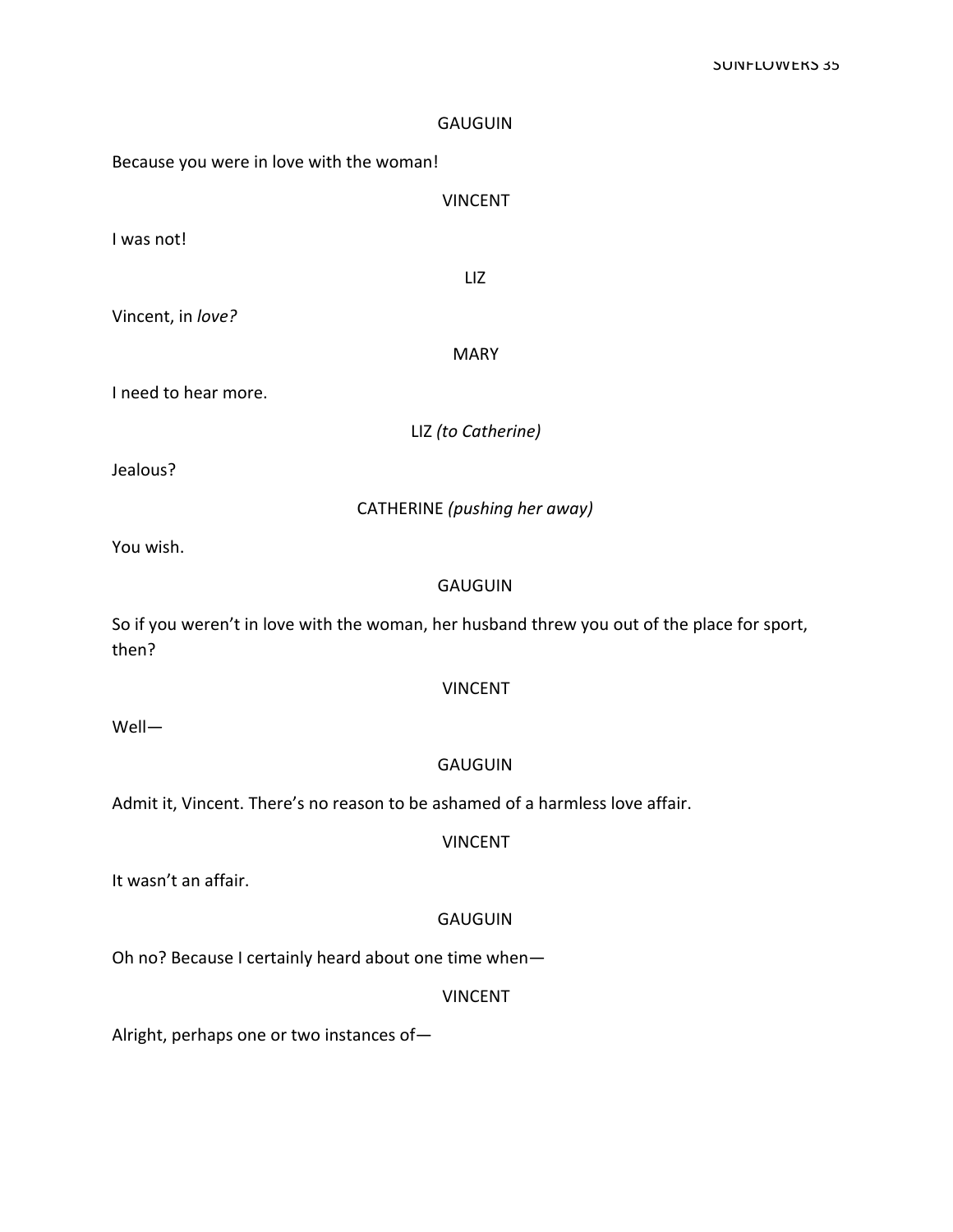#### SUNFLUWERS 36

## **GAUGUIN**

How do I usually put it? Ah yes, "hygienic excursions".

## LIZ

Ew.

#### VINCENT

You're disgusting.

## GAUGUIN

You're disgusting, you dog! She was ten years older than you!

## VINCENT

It was a fling!

#### **GAUGUIN**

A fling? You were madly in love with her!

He begins to sing.

La Siccatori, la Siccatori-

**CATHERINE** 

He's mad.

VINCENT

You're mad.

ANNIE

She's doing it again.

GAUGUIN

Madly in love with La Siccatori-

CATHERINE

Murderer.

VINCENT

You're as mad as Prado!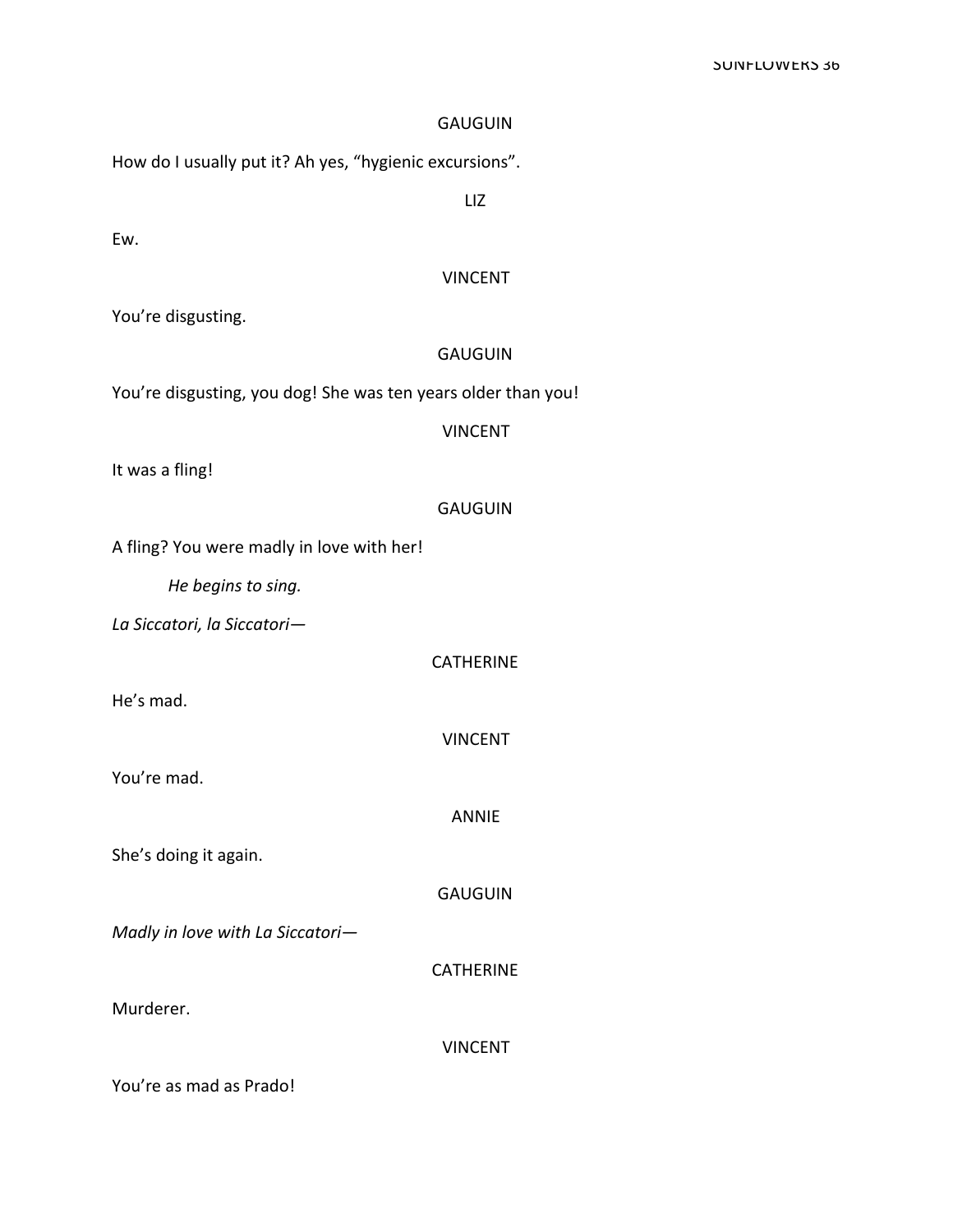What? As mad as a man falsely accused of murder? If innocence is madness, my friend, lock me up!

## **CATHERINE**

Murderer!

## ANNIE

Hey, stop that!

#### VINCENT

I'm sorry, Monsieur Jean Valjean, self-proclaimed defender of outcasts, but this isn't a story. Just because the police believe him guilty doesn't make him innocent.

#### **GAUGUIN**

Well, the police are right about everything, I'm sure, so they're bound to have the last word anyway.

#### VINCENT

Then why bother fussing about it?

#### **GAUGUIN**

Don't you believe in redemption, Vincent?

#### VINCENT/CATHERINE

He's a *murderer!* 

#### **GAUGUIN**

I'm sorry not everyone can be a saint like you!

Gauguin storms into the kitchen. Vincent continues cleaning. The other girls have subdued Catherine. The lights shift as the scene freezes and Catherine addresses the audience.

## CATHERINE

You always hear that a ghost is a soul that has unfinished business on Earth. Do we have unfinished business? That's a question. Maybe. Just one more thing we can't control. Just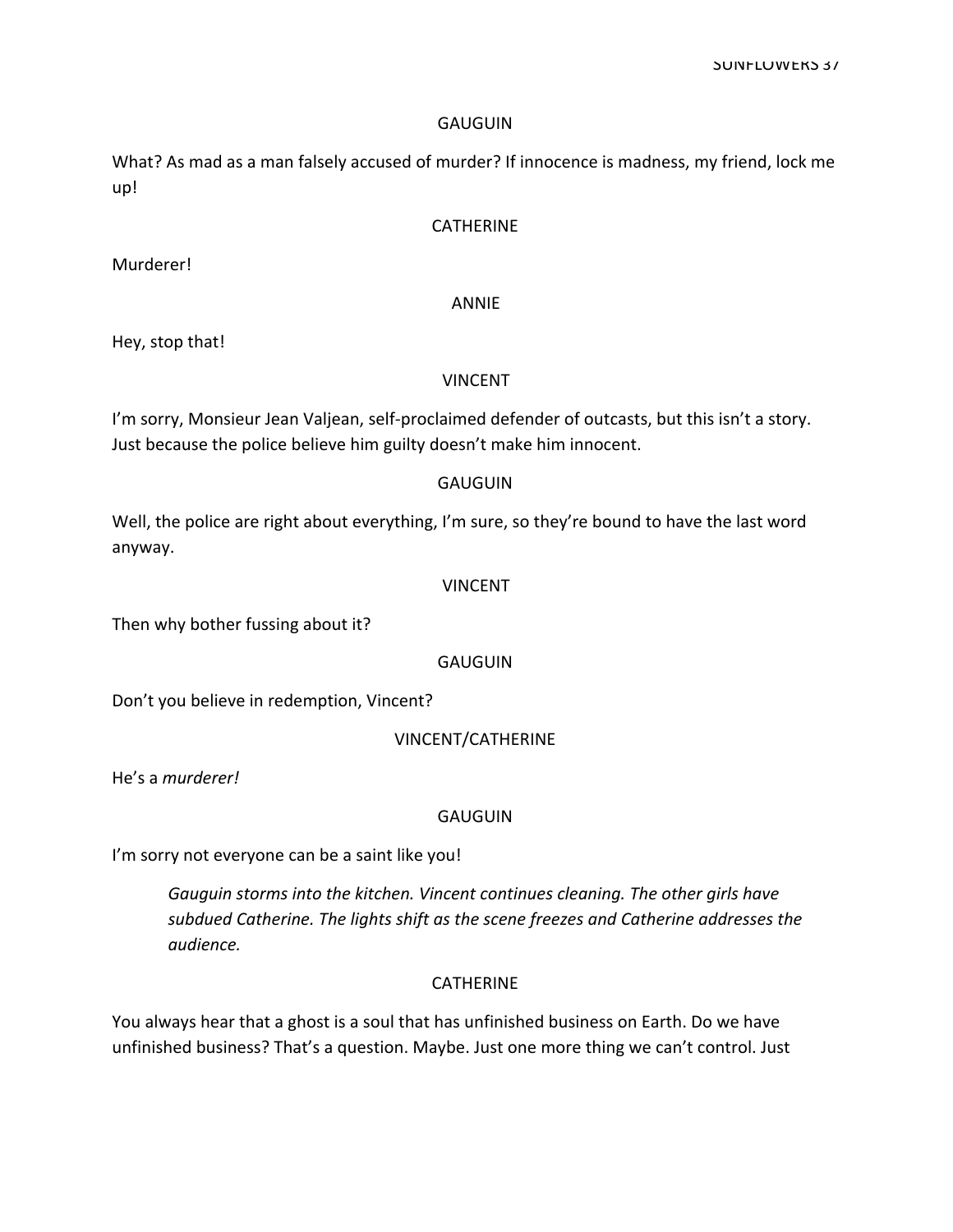another instance of being powerless. This time, though, the liquid that dries up leaves behind a pretty picture.

Not that I wasn't pretty - hell, I made a living at it, didn't I? Still, sliced up isn't anyone's best look. You think you'd miss your body, but I don't. Too much pain. Vincent shouldn't feel the same way, but he does.

The others go along with it, they don't mind being here. Annie likes being around Gauguin. I don't like it much, feeling out of control, out of space. Zola said "Everything has a beginning for want of an end," but when the soul doesn't end, can it at least rest?

Don't have unfinished business.

Pause.

Don't get murdered.

The lights shift again as the scene continues. Gauguin returns with two plates of food.

## **GAUGUIN**

Dinner's ready.

Vincent and Gauguin both sit and begin to eat, not looking up from their meals.

CATHERINE (to the other girls)

What did I do?

Vincent squeezes his eyes shut.

#### **GAUGUIN**

The portrait sitting went well today.

**MARY** 

You yelled again. You weren't yourself.

**GAUGUIN** 

Madame Ginoux was very kind to come in.

CATHERINE

I'm sorry-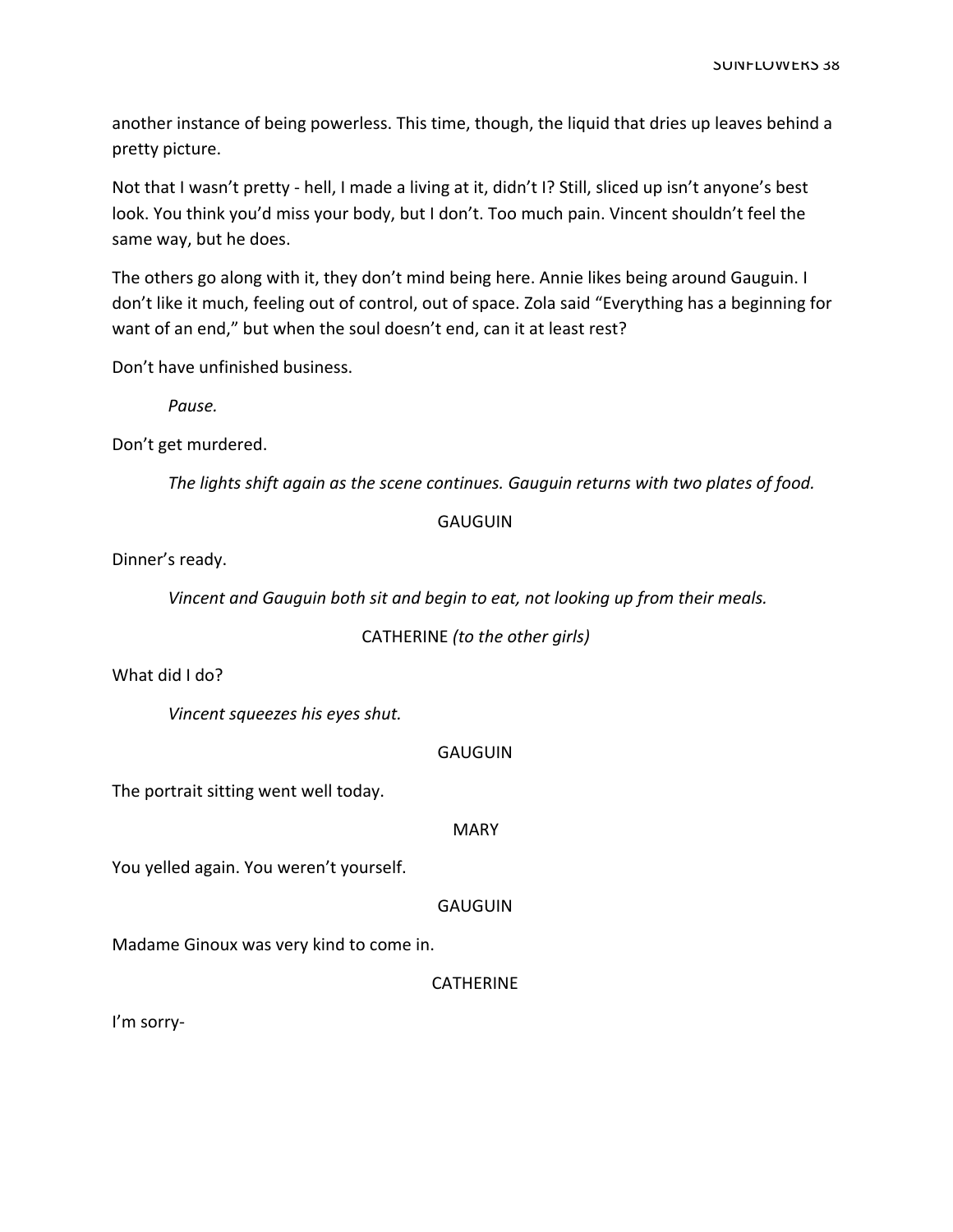I think I'll use her for a painting of the café I've been thinking about. What do you think?

VINCENT (quiet, echoing Catherine)

I'm sorry.

**GAUGUIN** 

What?

VINCENT

What?

**GAUGUIN** 

You said you were sorry.

VINCENT

Oh, it's nothing.

Pause.

## **GAUGUIN**

Is it alright if I use Madame Ginoux as a model for my painting of the cafe?

VINCENT

Sounds fine.

Pause.

## **GAUGUIN**

You did a full canvas of her, no? That was impressive. I've never seen you work faster, you were using your brush like a shovel. You were done in, what, an hour?

| <b>VINCENT</b> |
|----------------|
|----------------|

Forty-five minutes.

GAUGUIN

Good for you.

Long pause.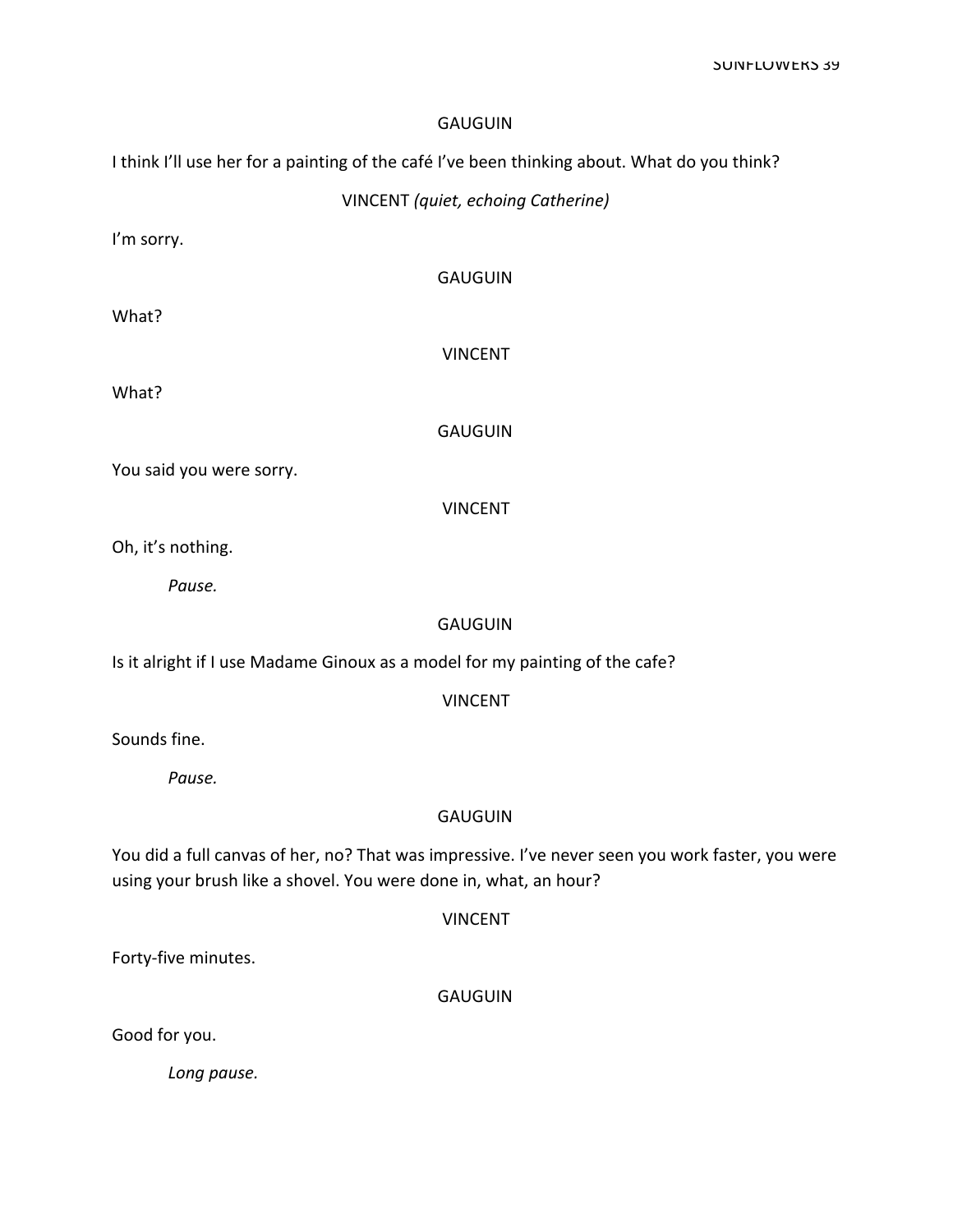## VINCENT

Theo mentioned you in his letter.

| CATHERINE (in Vincent's head again) |  |  |  |  |  |
|-------------------------------------|--|--|--|--|--|
|-------------------------------------|--|--|--|--|--|

Don't say it.

ANNIE

What?

#### GAUGUIN

Yes?

## VINCENT

Your painting Breton Girls in a Ring sold for 500 francs.

## **CATHERINE**

Bastard.

MARY (in Vincent's head now too)

That much? How?

#### GAUGUIN

You're kidding! For 500 francs? Who bought it?

VINCENT

A man named Dupuis, some collector.

CATHERINE

Why not Vincent's art?

MARY

It's good enough,

CATHERINE

Better than good enough.

ANNIE

Mary-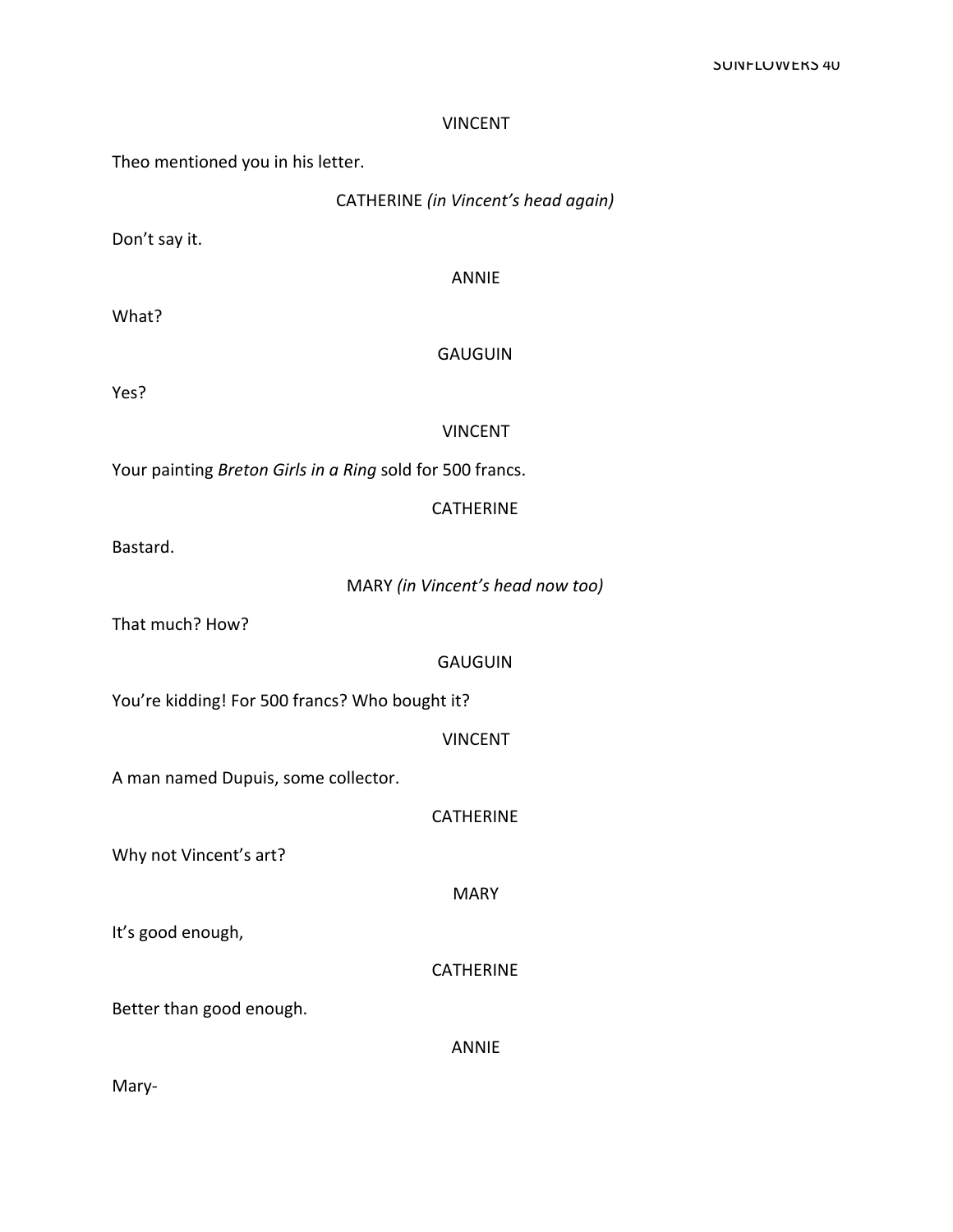LIZ She's doing it now, too? GAUGUIN That's incredible! Finally someone wants my work! VINCENT Congratulations. GAUGUIN Any news on your paintings yet? CATHERINE Bastard. ANNIE Hey now. VINCENT Nothing yet. GAUGUIN I'm sorry. VINCENT I will keep producing. I find it to be a necessity, even to the extent of being morally crushed and physically drained by it. I cannot help that my pictures do not sell. **CATHERINE** They won't sell.

They could sell.

GAUGUIN

MARY

They will sell.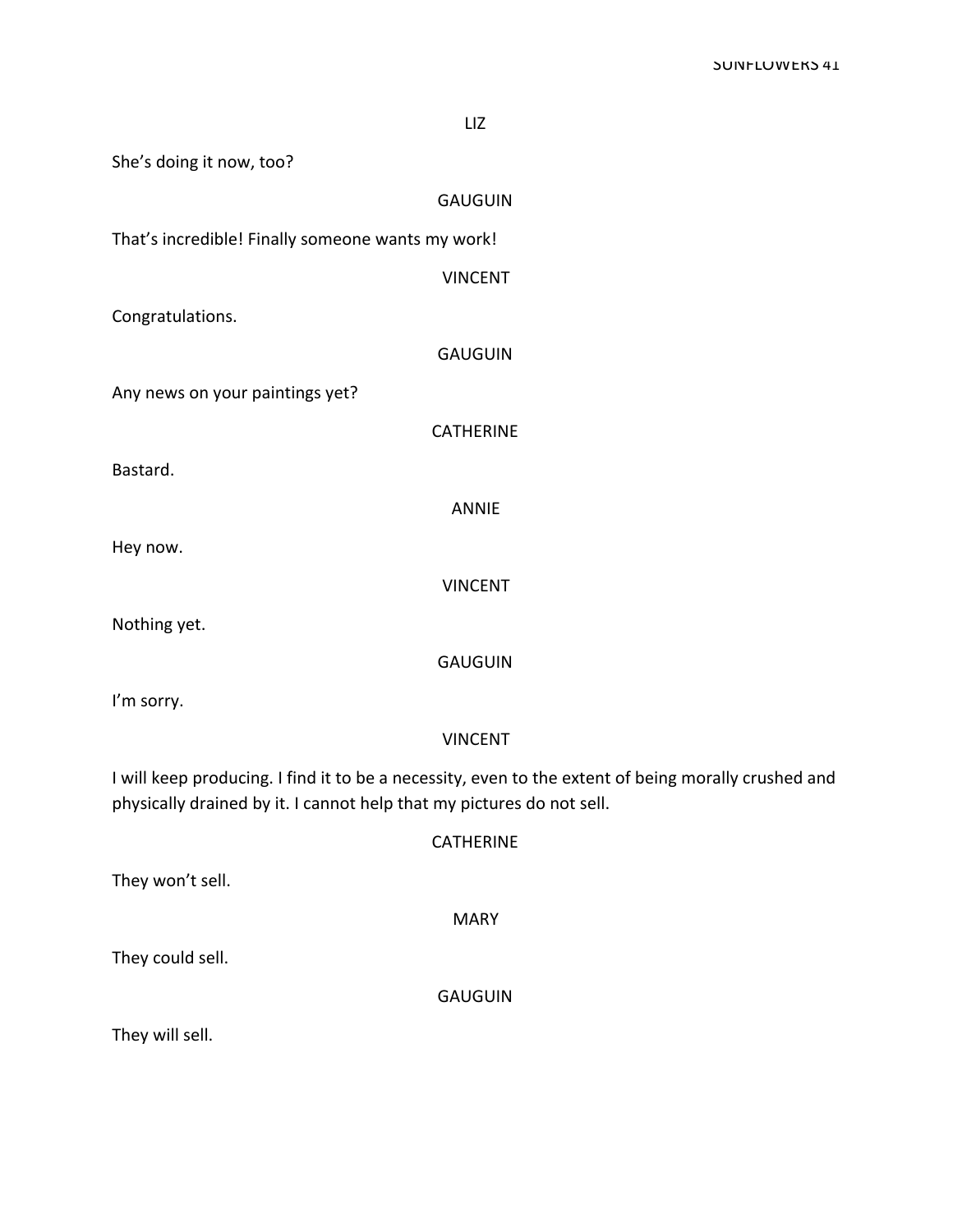## VINCENT

What does it matter if they do? At this rate, no amount of paintings sold can pay my debts.

## GAUGUIN (unsure, incredulous)

You're not giving up?

## CATHERINE

Never.

#### MARY

Never.

VINCENT (this has never been and will never be an option)

Never.

#### **GAUGUIN**

Good.

Vincent begins to clean up the dinner plates, heading into the kitchen with them.

Thank you.

Gauguin reaches to get the newspaper and begins to read.

#### ANNIE

Are you guys done?

#### LIZ

Don't say it like that. I don't think they can control it.

Catherine and Mary don't respond. Vincent re-enters with a letter.

#### VINCENT

You didn't mention there's a letter here for me.

#### GAUGUIN

Oh, I meant to. It's from La revue indépendante.

## VINCENT

They're inviting me to exhibit in a showing they have coming up.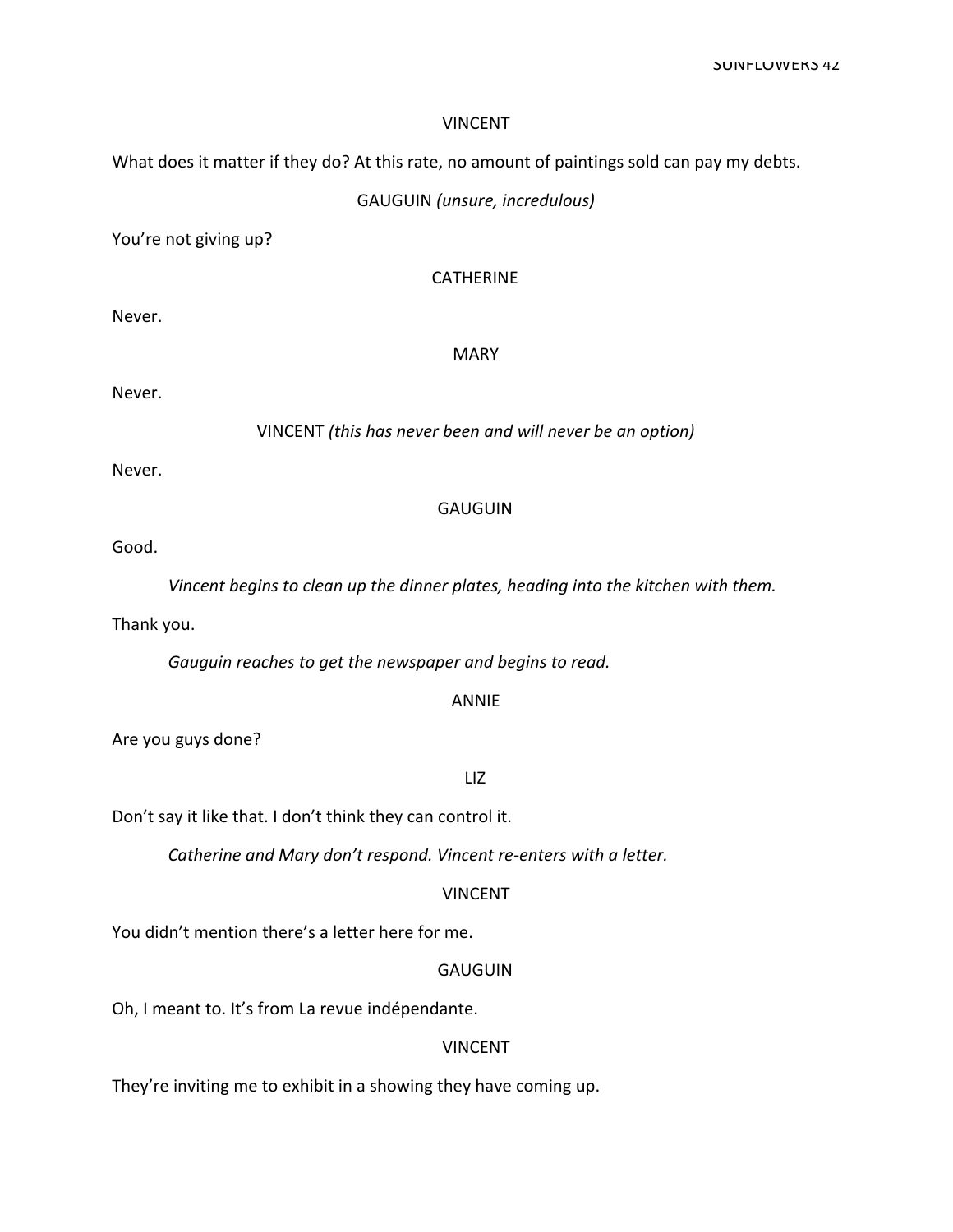|                                                            | <b>GAUGUIN</b>                                                         |  |
|------------------------------------------------------------|------------------------------------------------------------------------|--|
| A Paris exhibition. Not bad.                               |                                                                        |  |
|                                                            | <b>VINCENT</b>                                                         |  |
| Signac will be showing there.                              |                                                                        |  |
|                                                            | LIZ                                                                    |  |
| Hey!                                                       |                                                                        |  |
|                                                            | <b>MARY</b>                                                            |  |
| That's pretty good.                                        |                                                                        |  |
|                                                            | <b>GAUGUIN</b>                                                         |  |
| Seurat too, probably.                                      |                                                                        |  |
|                                                            | <b>VINCENT</b>                                                         |  |
| I imagine so.                                              |                                                                        |  |
|                                                            | <b>GAUGUIN</b>                                                         |  |
| Are you going to do it?                                    |                                                                        |  |
|                                                            | <b>MARY</b>                                                            |  |
| Yes.                                                       |                                                                        |  |
|                                                            | <b>CATHERINE</b>                                                       |  |
| Yes!                                                       |                                                                        |  |
|                                                            | <b>VINCENT</b>                                                         |  |
|                                                            | No. I want to stay here and try my hand at some paintings from memory. |  |
|                                                            | <b>GAUGUIN</b>                                                         |  |
| That's good. They're a bunch of pretentious idiots anyway. |                                                                        |  |
|                                                            | <b>VINCENT</b>                                                         |  |
| Yes?                                                       |                                                                        |  |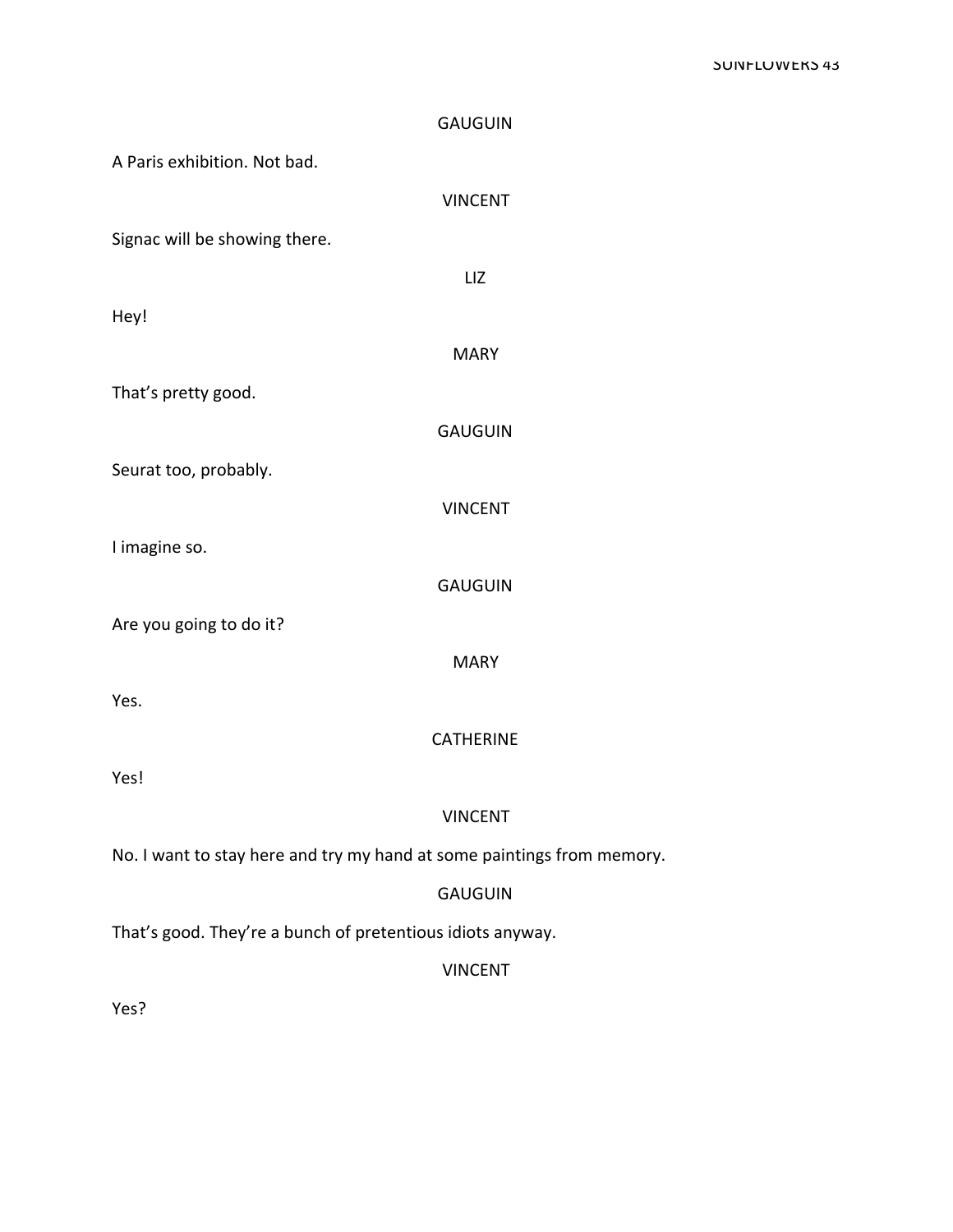SUNFLUWERS 44

#### **GAUGUIN**

Yes. A few years ago Signac offered to let me use his studio, but that ingrate Seurat refused to let me in.

## VINCENT

That's awful.

## **GAUGUIN**

And now he's the renowned innovator of color, with his petit point. It's better suited for cushions or wallpaper than galleries, I say. There's no vivacity to it, no emotion.

## VINCENT

Maybe there's some validity to Signac's work, though?

GAUGUIN

If he's following Seurat's lead at all? None.

**VINCENT** 

I see.

Pause. Gauguin continues to read the paper.

GAUGUIN

My God.

VINCENT

What is it?

**GAUGUIN** 

There's a report about Jack the Ripper in here.

The girls freeze.

VINCENT

Another victim?

## **GAUGUIN**

Catherine Eddowes. They found her hacked to pieces, with one of her ears cut completely off.